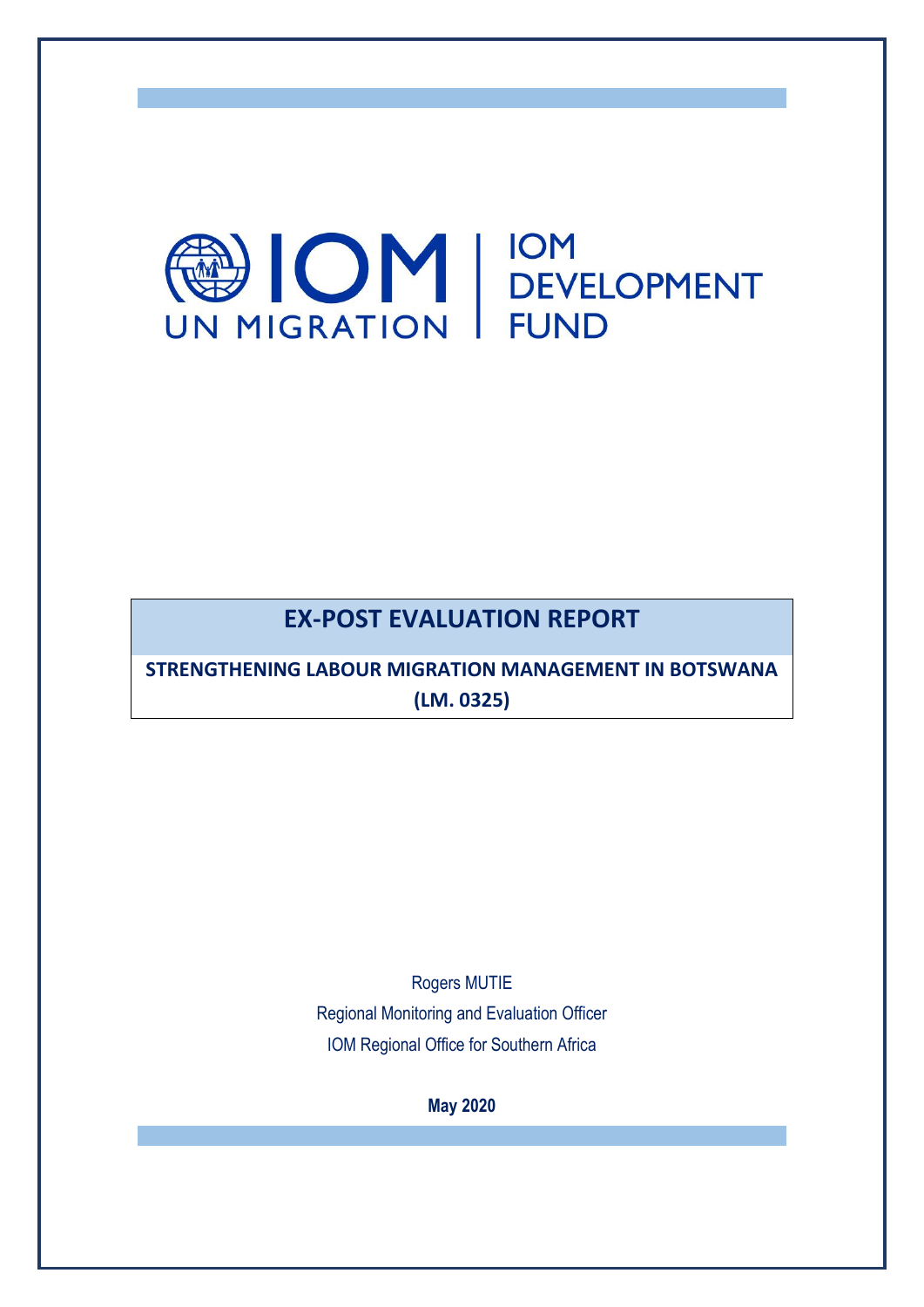# **Table of Contents**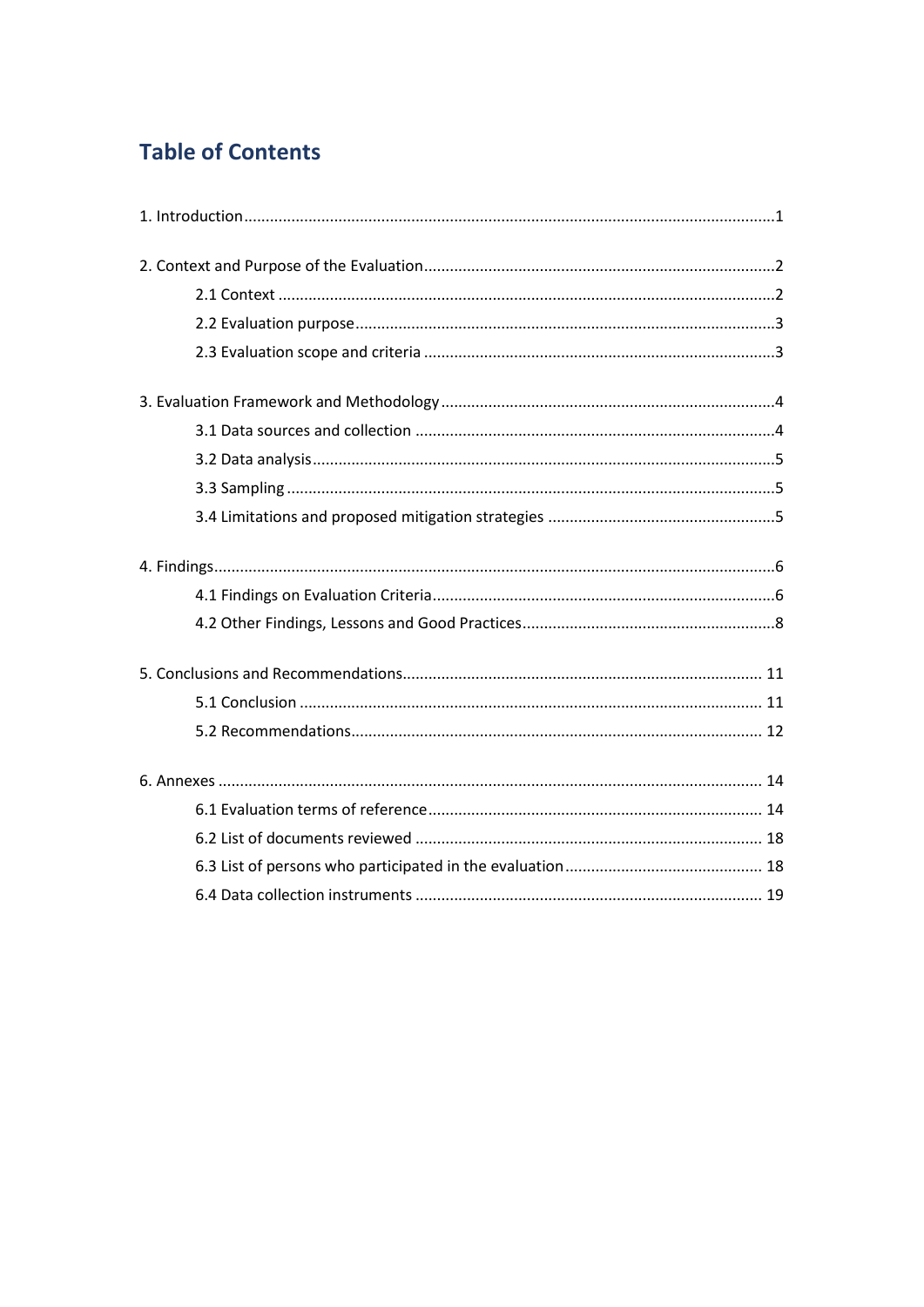# **EXECUTIVE SUMMARY**

IOM Botswana, with support from the IOM Development Fund, implemented an 18-month project in Selebi-Phikwe region of Botswana. Selebi-Phikwe is a renowned mining region in the North- Eastern part of Botswana and 357 KMs away from the capital city, Gaborone. Over the last few years, the economic fortunes of the region were negatively impacted by closure of the largest and main mining government-owned operation, the Bamagwato Concessions Limited. This rendered more than five thousand workersto be unemployed. As custom, mining towns tend to attract migrant workers and their families. Therefore, a migration dynamic was present in the region warranting IOM's intervention.

The project aimed at generating strategic information on the labour skills market in the region as well as capacity building of stakeholders on migration matters. It also organised a trade mission/study tour to Mauritius for local officials as part of efforts to create links for foreign direct investment. The project ended in June 2019 and evaluated seven months later from February 2020. The evaluation was conducted by the Regional M&E Officer for Southern Africa. It adopted a qualitative approach and utilised both convenience and purposive sampling principles to identify participants. Key informant interviews and document review were the main data collection methods utilised. An online survey for officials trained through the project was also carried out to assess the level of utilisation of acquired knowledge and any behavioural or performance changes that may be attributed to the training event.

Following five key evaluation criteria, the evaluation found that although the project did not directly result in economic revitalization of the region, it was still relevant and an essential first step to inform planning and potential investors. In terms of effectiveness, the project scored well in that it delivered all of its commitments at activity and output levels with some minor targets missed. The good score in effectiveness is also underpinned by the fact that it was delivered in fairly difficult context related to long distance from IOM office, limited staffing and low level of participation by some critical stakeholders. The evaluation also scored well on efficiency in budget burn rate and timely delivery of the project.

Management efficiency is demonstrated by innovative allocation of staff and sharing of duties among the few staff available and involving stakeholders to monitor the project on a monthly basis, thus enhancing participatory implementation and monitoring. While it is early to make an objective judgement on impact, the evaluation concludes that the knowledge imparted, the links created with Mauritius and the data generated have potential to contribute to a future economic revitalization. This will however depend on the level of utilization and follow up on some of the key actions identified.

At the time of the evaluation, there appeared to be limited action thus compromising the potential future impact. On sustainability, the evaluation concludes that sustainability of benefits just as impact, will largely depend on how much is done by IOM but mostly by stakeholders (especially the Selebi-Phikwe Economic Development Unit-SPEDU) to take forward the recommendations of the skills assessment and action plan emanating from the Mauritius visit.

The report recommends that IOM instigates a stakeholder led post project follow up mechanism; continued resource mobilization for follow up projects and to beef up the country mission staff contingent; as well as enhance a long-term vision and strategic planning process that ensures that IOM implements its projects with a long-term and interconnected programmatic perspective rather than one time stand-alone interventions.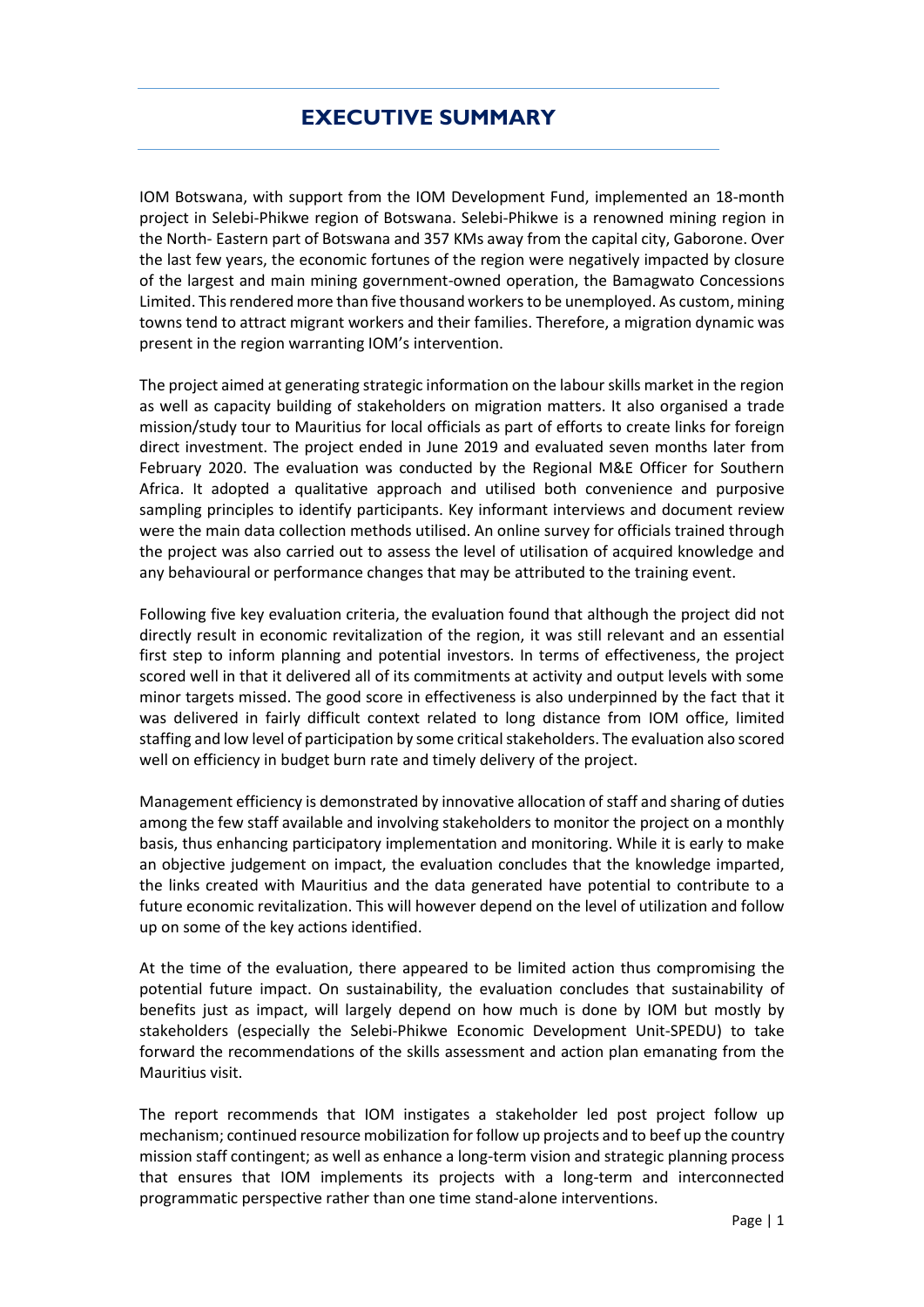# **LIST OF ACRONYMS**

| <b>BITC</b> | -Botswana Investment and Trade Centre                   |
|-------------|---------------------------------------------------------|
| <b>BCL</b>  | -Bamangwato Concessions Limited                         |
| CO          | -Country Office                                         |
| <b>DAC</b>  | -Development Assistance Committee                       |
| GOB         | -Government of Botswana                                 |
| <b>HRDC</b> | - Human Resource Development Council                    |
| ICT         | -Information and Communication Technology               |
| <b>IDF</b>  | -IOM Development Fund                                   |
| <b>IOM</b>  | -International Organization for Migration               |
| M&E         | -Monitoring and Evaluation                              |
| <b>MITI</b> | -Ministry of Investment, Trade and Industry             |
| OECD        | -Organization for Economic Co-operation and Development |
| 0iC         | -Officer-in-Charge                                      |
| <b>PD</b>   | -Project Development                                    |
| <b>RO</b>   | -Regional Office                                        |
| SADC        | -Southern Africa Development Community                  |
| SPEDU       | - Selebi-Phikwe Economic Diversification Unit           |
| <b>TOC</b>  | -Theory of Change                                       |
| <b>TVET</b> | - Technical and Vocational Education and Training       |
| <b>TWG</b>  | -Technical Working Group                                |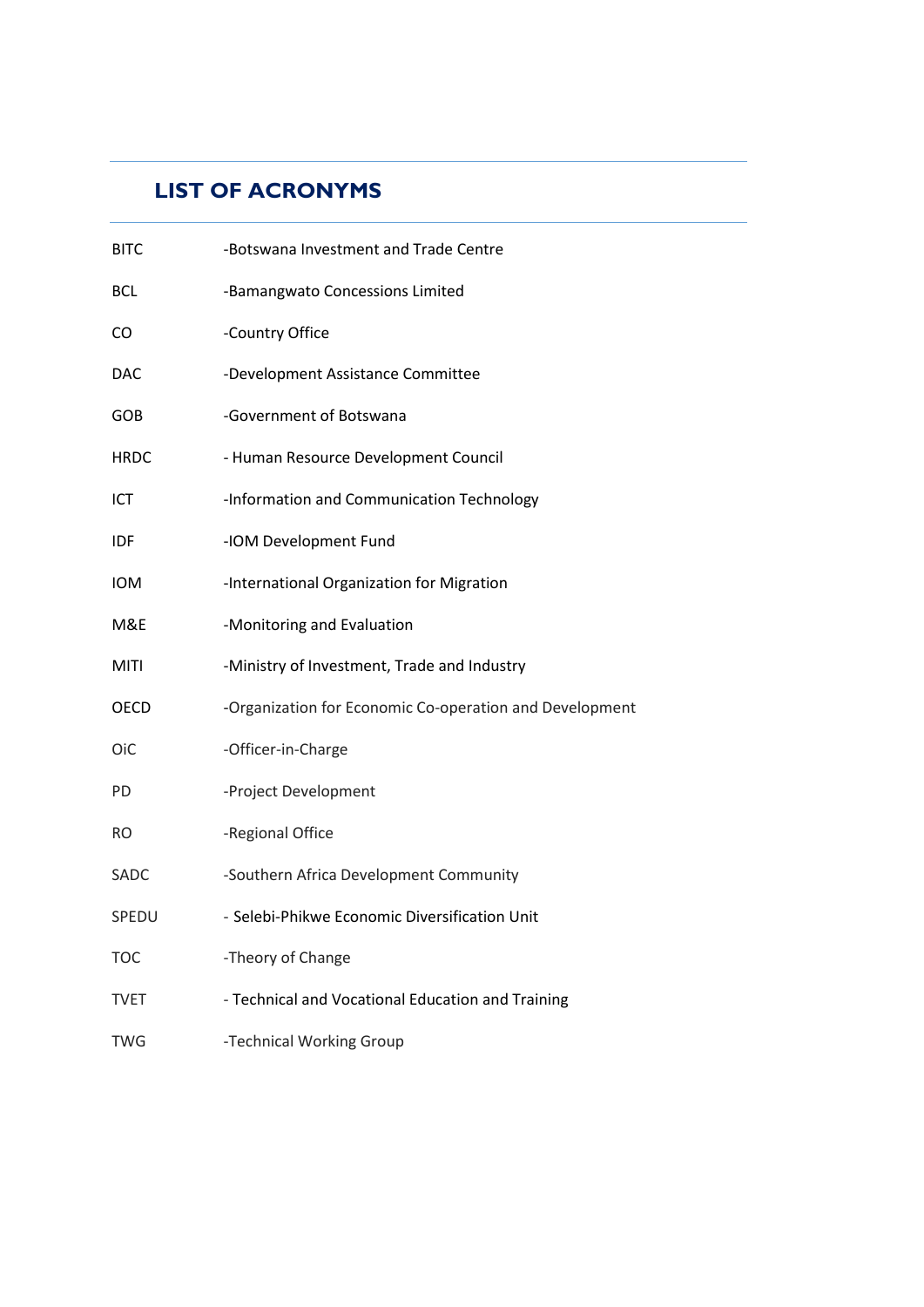# <span id="page-4-0"></span>**1. Introduction**

The Strengthening Labour Migration project in Botswana was implemented in Selebi-Phikwe region in the North east part of Botswana following a request by the government of Botswana for partners to assist in revitalizing the economy of Selebi- Phikwe following liquidation of the main mine in the area, the Bamangwato Concessions Limited (BCL). The project was 18 month long, started in January 2018 and finalized in June 2019. As custom with the IOM Development Fund procedures, a post project evaluation at 6-12 months after finalization was planned.

The IOM regional office for Southern Africa was requested to undertake the evaluation. This made the evaluation an internal independent exercise as per IOM's Evaluation Policy. The process of planning for the evaluation was initiated in January 2020. IOM Botswana country office developed the initial draft of the evaluation terms of reference. The regional office and the IOM Development Fund reviewed and/or added inputs to the draft. Once the final TOR was agreed on, the evaluator in conjunction with the country office team developed a schedule for the evaluation which comprised a desk-based phase and a field data collection phase.

Field data collection took place in March 2019 mostly in Selebi-Phikwe. This is because the project's geographical coverage was mainly Selebi-Phikwe. The evaluator conducted all data collection interviews in person and undertook all secondary data collection through document/literature review. This report follows several weeks of data synthesis in order to make judgements about what worked well, what did not work well as well as lessons learnt that can be applied in future similar projects.

The report is structured following IOM's standard evaluation report format. The formative sections of the report are descriptive and provide background information about the project, the evaluation and the research methodology applied in data collection and analysis. The subsequent section provides findings emanating from the data synthesis. Findings are structured according to the various evaluation criteria. The findings section also present other lessons and best practices that were explicit from data collection.

Following the findings section is a recommendations section enumerating actions that the evaluator, having reflected upon the findings believes would be key take aways or follow up actions to ensure that IOM learns and acts. Several annexes such as the terms of reference, list of persons and institutions involved in the evaluation, data collection tools among others are provided at the end of the report.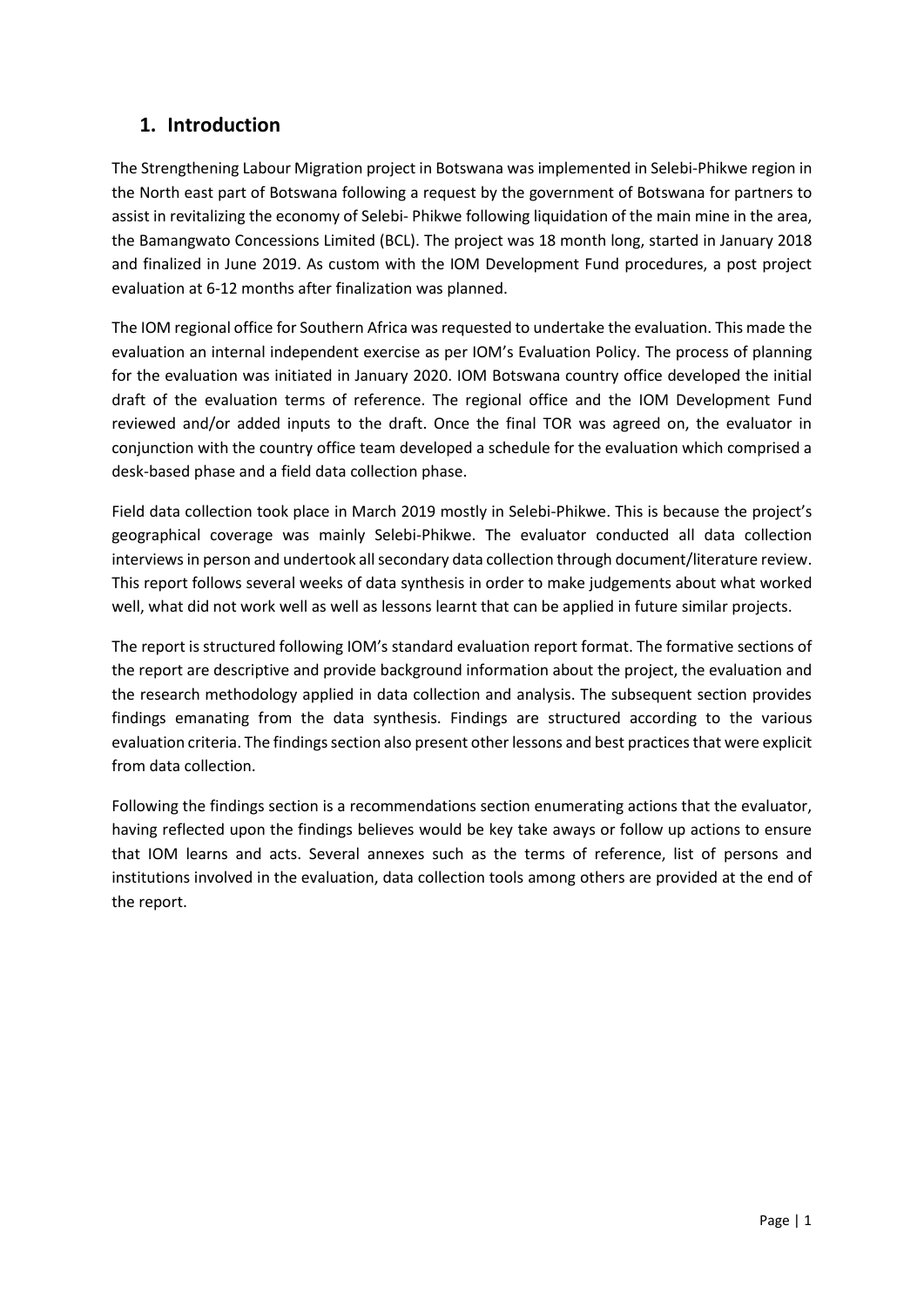# <span id="page-5-0"></span>**2. Context and Purpose of the Evaluation**

## **2.1. Context**

<span id="page-5-1"></span>The overall objective of this project was to support the Government of Botswana, specifically the Selebi-Phikwe Economic Revitalization Programme under the Ministry of Investment, Trade and Industry, in collecting and utilizing skills data to inform and guide efforts to revitalize the economy of the Selebi-Phikwe region. The Ministry of Investment, Trade and Industry (MITI) had requested United Nations agencies and other development partners to assist in the efforts to revitalize the economy of Selebi-Phikwe region, a mining district in the Central part of Botswana, which experienced challenges due to the closure of the Bamangwato Concessions Limited (BCL) copper and nickel mine, which was the main economic backbone of the region.

There were concerns that the region would turn into a "ghost district and town" due to the anticipated mass out-migration of former employees, their families and businesses in search of economic opportunities in other parts of the country and beyond. IOM was one of the agencies that responded positively to the government request for assistance with an approved funding from the IOM Development Fund (IDF). Through this project, IOM sought to strengthen the government's institutional capacity to utilize quality data to guide and inform economic development planning and decision-making geared at revitalizing the economy of the town and its surroundings. The 18-month project was implemented from 1 January 2018 to 30 June 2019 and comprised of the following key interventions:

- **Skills Assessment**: IOM engaged a labour consultant to carry out a skills audit in the Selebi-Phikwe region. This included an assessment of skills the region had as a result of mine operations and related services. The assessment aimed to provide a profile of skills currently available, skills that were lost/skills gaps, as well as skills and expertise needed to support new envisioned economic revitalization activities. The consultant also conducted a rapid scoping of the national labour market to assess the national context regarding opportunities and gaps in industries.
- □ **Capacity Building**: In an effort to strengthen the capacity of the Government and other local stakeholders' capacity on labour migration management, IOM conducted a three-day training from 26-28 March 2019. Selebi-Phikwe District Commissioner's Office hosted the training (provided a venue), while IOM covered logistics and refreshments.
- **Labour Migration Trade Mission/Study Tour**: To supplement the three-day training and further facilitate learning through the sharing of experiences and best practices for labour migration management, IOM supported a select team of relevant officials from Government and other entities on a trade mission/study tour to Mauritius from 5-9 May 2019. The study tour was led by the Office of the District Commissioner, the Botswana delegation comprising of representatives from Statistics Botswana, Ministry of Employment, Labour Productivity and Skills Development, Department of Cooperatives Development under Ministry of Investment, Trade and Industry, as well as Selebi-Phikwe Town Council. The team managed to have meetings and exchanged views and ideas with a number of Mauritius counterparts, such as the Economic Development Board, Human Resource Development Council (HRDC), and Ministry of Tourism.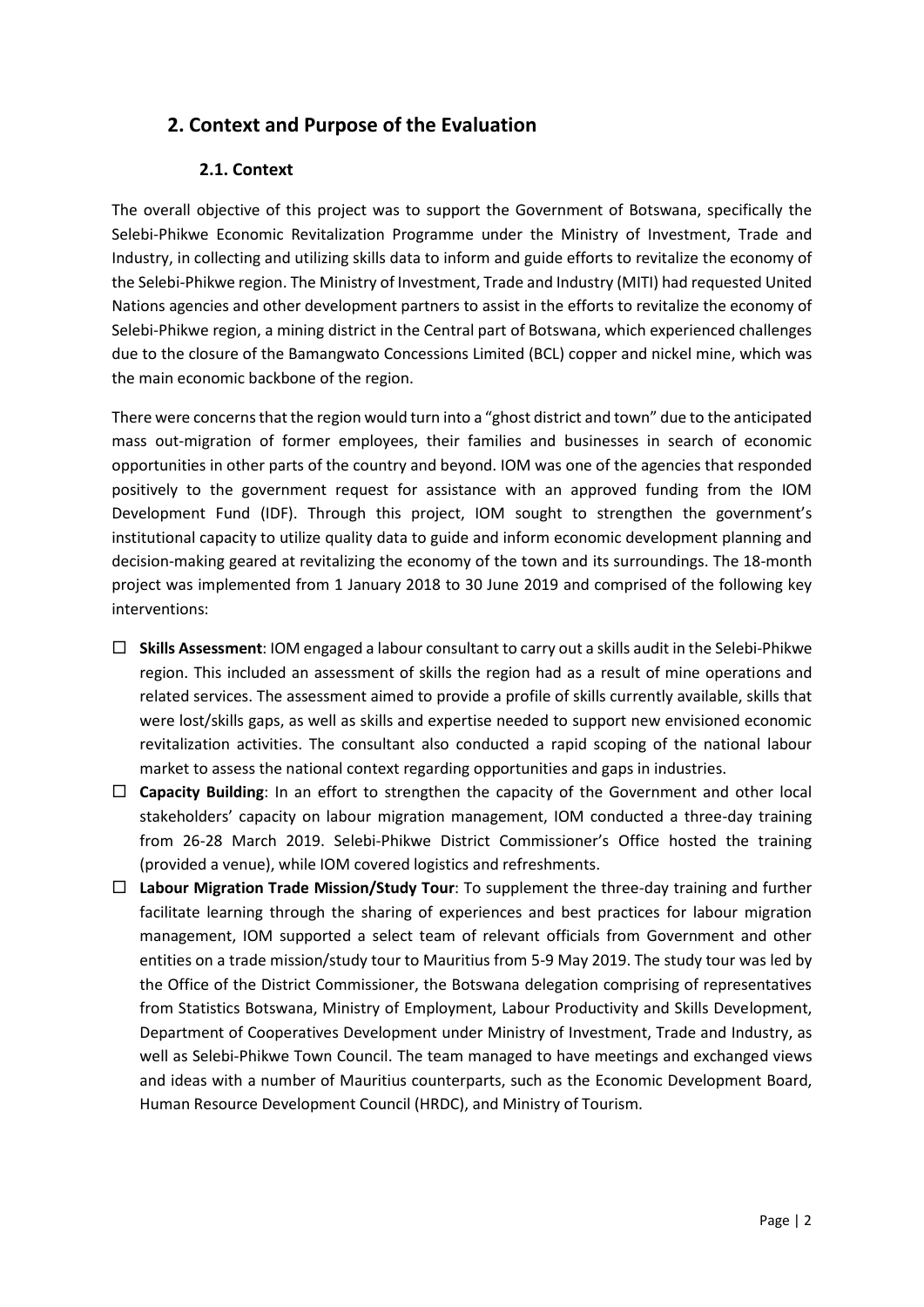## **2.2 Evaluation purpose**

<span id="page-6-0"></span>This evaluation served both accountability and learning broad objectives. In terms of accountability, the evaluation intended to ascertain whether the project delivered what it set out to deliver as stipulated in the approved results matrix. In terms of learning, the evaluation sought to generate key lessons learnt on what worked well, what did not work well and how IOM performance could be improved in future similar projects. In fulfilling the above two broad objectives the following were the specific objectives of the evaluation:

- a) assess how the project performed against key evaluation criteria;
- b) gather feedback about IOM's work quality from project stakeholders and partners and generate lessons for future performance;
- c) identify ways through which data generated from the project and knowledge gained through capacity building events have been applied to improve labour migration management primarily is Selebi-Phikwe region and in Botswana in general; and,
- d) assess the extent to which gender mainstreaming and other cross-cutting factors were integrated in project design, implementation and the results thereof.

# **2.3 Evaluation scope and criteria**

<span id="page-6-1"></span>As highlighted above, the evaluation served both accountability and learning purposes. First and foremost, it sought to examine and verify if IOM Botswana delivered the project as reported in its periodic results and as outlined in the project's result framework. Secondly it also aimed at assessing whether the accomplishment of the various project activities and outputs had yielded or had potential to yield any results in the future. It sought to get feedback from stakeholders on IOM's work especially the coordination/facilitation and technical capacity building roles.

This was an evaluation of IOM's work and did not constitute assessing the performance of the Government of Botswana as an institution, its officials or for each individual evaluation participant except where such assessment helps to analyse how it affected IOM's performance. The evaluation assessed IOM's performance in the period of the project and to a limited extent the post project period in terms of what IOM did to follow up on the project. In terms of geographical scope, the evaluation focused on Selebi-Phikwe because that is where all project activities were implemented. Some limited capital city level data collection was also included though a key participant, the Ministry of Trade, Investment and Industry was not available for the interview despite several requests and follow ups by IOM Botswana.

In terms of evaluation criteria, the evaluation focused on five OECD-DAC criteria including: Relevance; Effectiveness; Efficiency; Impact and Sustainability. It also assessed the extent to which the project mainstreamed cross cutting issues especially gender and human rights perspective. As the evaluation was conducted about seven months after the project ended, emphasis was made on some certain criteria more than others. Relevance, effectiveness and efficiency formed the first priority criteria analysed while impact and sustainability formed the second priority criteria given the short time frame to allow for an objective assessment.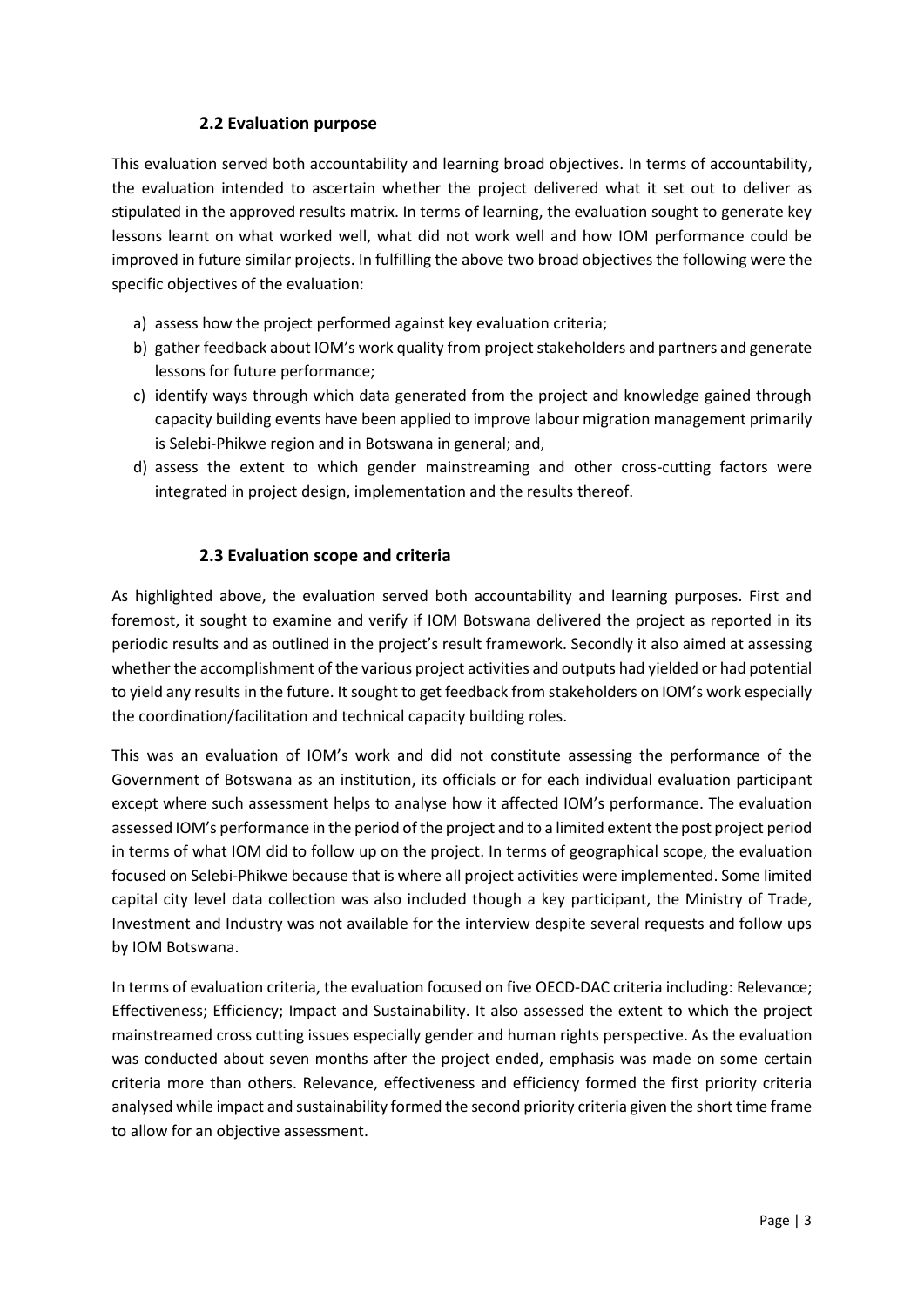# <span id="page-7-0"></span>**3. Evaluation Framework and Methodology**

## **3.1. Data sources and collection**

<span id="page-7-1"></span>The evaluation followed a qualitative research design. Qualitative research is an exploratory type of research that seeks to gather insight into phenomena of interest. Creswell (2014)<sup>1</sup>. notes that qualitative research design intends to "discover" "develop an understanding", "describe" and "report" on a phenomenon. Qualitative research seeks to present information without necessarily using statistics or quantification, but rather through textual data or words to describe phenomena (Fossey, Harvey, McDermott & Davidsonet, 2002)<sup>2</sup>. Informed by this, the evaluation utilized the following data collection methods:

## **a. Document review**

Relevant documentation was reviewed, including the project main documents such as the project proposal, project budget and project periodic reports. Other key documents reviewed included key project output documents such as the skills assessment report, assessment snapshot, meeting minutes and reports, among others. See Annex 6.4 for the full list of documents reviewed. This formed the secondary data collection part of the evaluation.

## **b. Key informant interviews**

One-on-one interviews were held with preidentified participants deemed to hold key information about the project. Most interviews were held face-to-face and a few via Skype. On two occasions more than one individual participated in the interview. This occurred in situations where the originally identified participant came along with others that he/she considered to hold key information. Upon careful evaluation of those additional participants, in all cases the evaluator found them appropriate to participate and in this case a group interview approach was taken, allowing each participant to contribute answers, while ensuring that some were not dominating the conversation more than others.

Annex 6.3 presents a full list of individuals who were interviewed. To be included in the survey as an interviewee, participants had to fulfil the following inclusion criteria.

- Were actively involved in the project affairs and thus familiar with the project.
- Held critical information such as privileged or technical information which doesn't require familiarity with the project (rather the subject matter).
- Were available for an interview in person or virtually, at the time of the evaluation.
- Personally, gave consent to be interviewed or were requested by their seniors to be interviewed and accepted the request.

<sup>1</sup>Creswell, J.W. 2014. *Research design: qualitative, quantitative, and mixed methods approaches*. 4th edition. Thousand Oaks, CA: Sage.

<sup>2</sup> Fossey, E., Harvey, C., McDermott, F. & Davidson, l. 2002. Understanding and evaluating qualitative research. *Australian and New Zealand Journal of Psychiatry,* 36:717-732.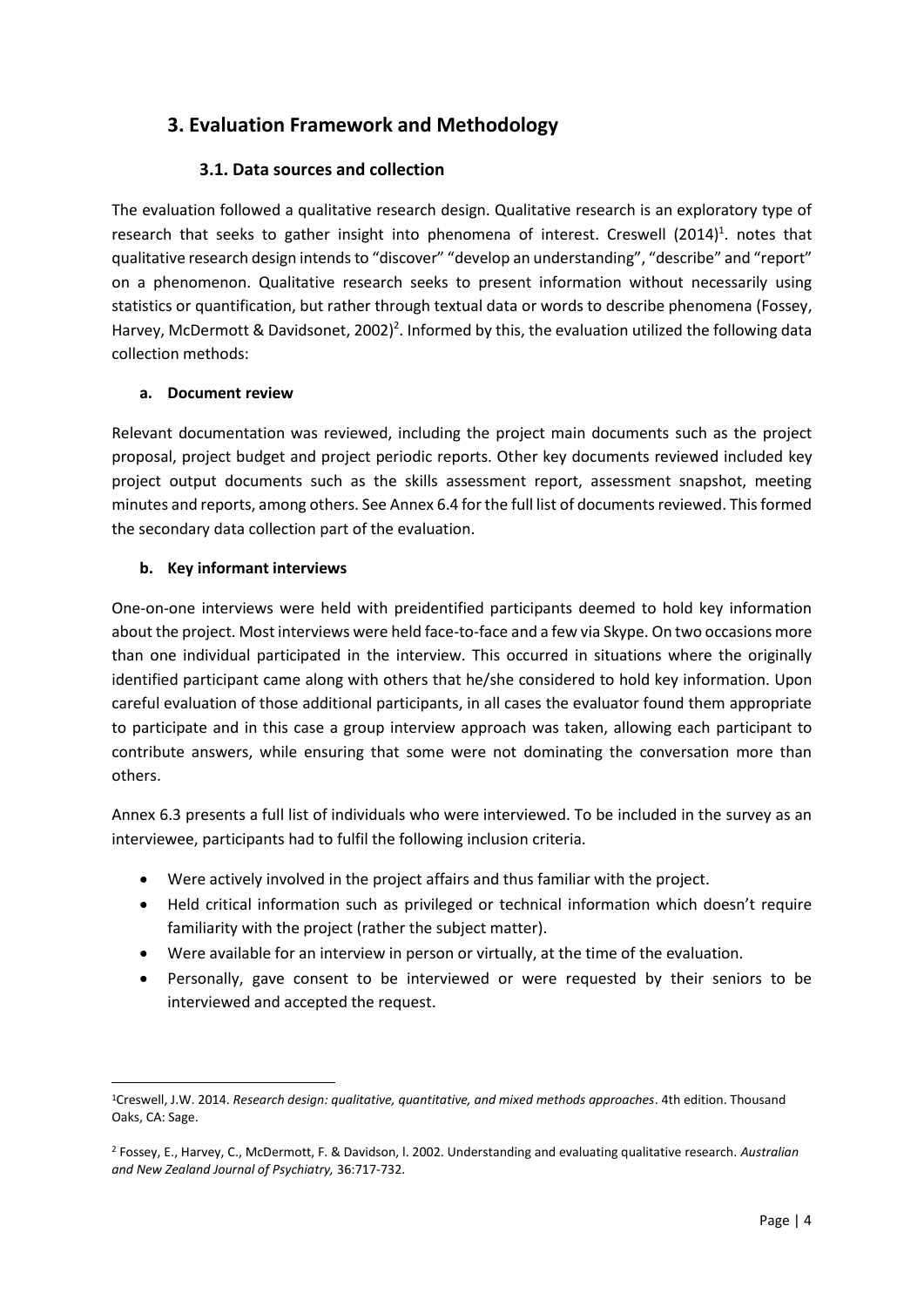Interviews took place in Pretoria IOM regional Office, Gaborone and in Selebi-Phikwe.

#### **c. Online follow up survey to capacity building participants**

The evaluator developed and shared a capacity building post training follow up survey to see the extent to which officials trained through the project were using acquired knowledge and the changes that have come about from the learning made. Though the response rate was relatively low (30%), likely attributed to internet challenges for some of the participants, it generated some useful feedback that is also presented in this report.

## **d. Direct observation**

During data collection and during travels in the field, the evaluator made key observations that provided some clues into perceptions, attitudes and knowledge of study participants. Additionally, in Selebi-Phikwe, the evaluator observed the state of economic activities currently taking place in the town to triangulate reports from interviewees and from the media on the stressed economic situation following closure of the BCL mine.

# **3.2. Data analysis**

<span id="page-8-0"></span>Cross case analysis of collected data was utilized to review and order data into specific themes. The themes for analysis were ordered following evaluation criteria outlined in the terms of reference. Other data that did not fall within the categories but was deemed useful for making overall evaluation judgement or to generate lessons learnt was categorized separately and its utility determined by the frequency such data was highlighted in interviews or in document review. The findings presented in this report are a product of analysis of different viewpoints from data collection rather than a descriptive presentation of individual viewpoints from specific evaluation participants. Where specific participant viewpoints are used, it is for the purpose of illustrating or exemplifying the overall finding.

## **3.3. Sampling**

<span id="page-8-1"></span>As this was a qualitative design, sampling was not applicable. However, efforts were made to ensure the right participants especially for interviews were identified in a process that utilized both random purposive and convenience sampling technique principles.

## **3.4. Limitations and proposed mitigation strategies**

<span id="page-8-2"></span>The main limitation was the availability of some key informants who had either retired, moved job locations or were just unavailable for the interviews for various personal and/or official reasons. The Ministry of Investment, Trade and Industry headquarters was especially a key informant who did not participate despite IOM Botswana's repeated follow up and request for an interview. It was understood that the previous focal point had moved to another department and was unwilling to give an interview and referred IOM to his replacement, but this was not successful. The Ministry was therefore represented only at the Selebi-Phikwe regional level.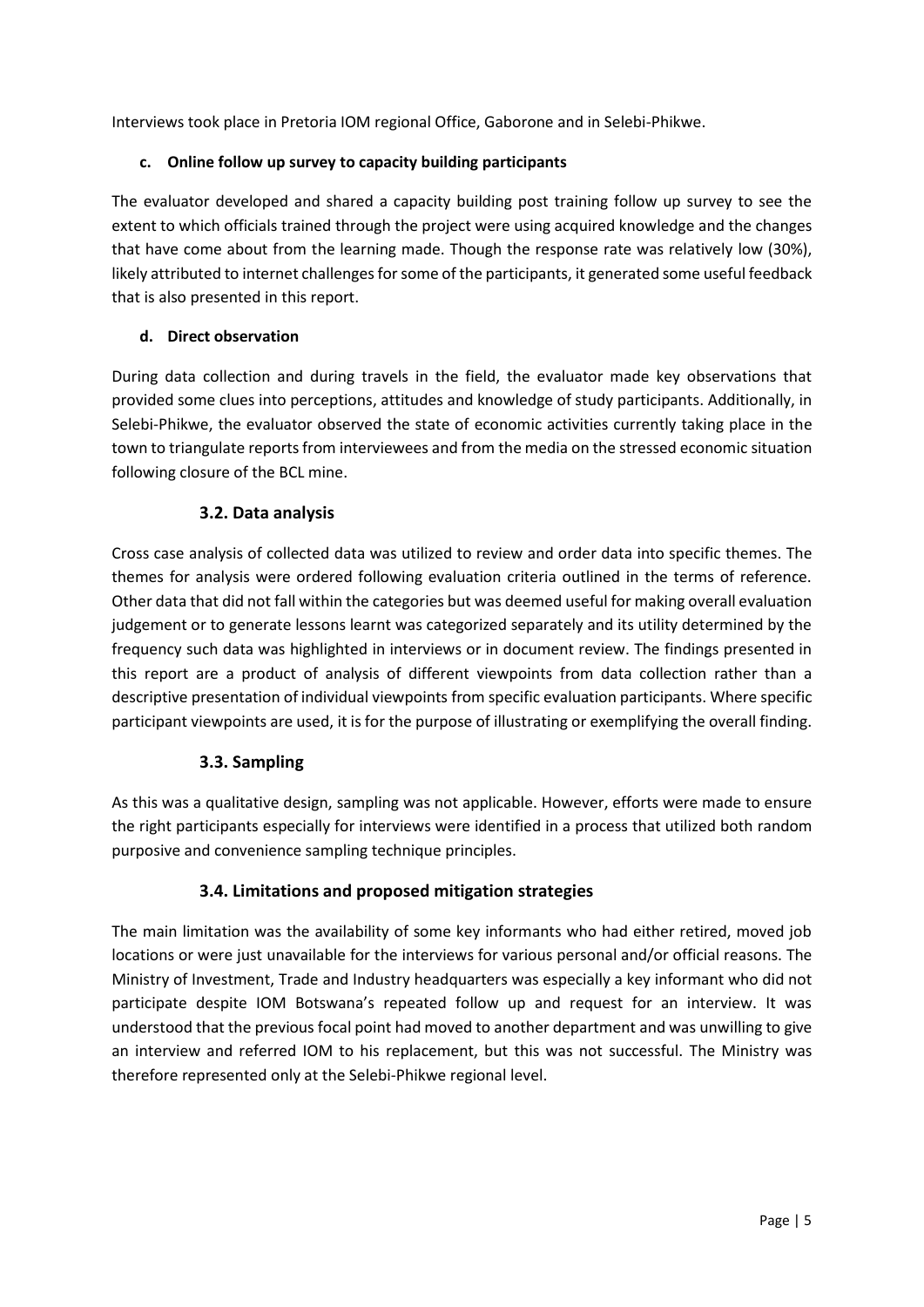# <span id="page-9-0"></span>**4. Findings**

<span id="page-9-1"></span>

|                        | <b>Criteria</b>      | <b>Main findings</b>                                                                                                                                                                                                                                                                                                                                                                                                                                                                                                                                                                                                                                                                                                                                                                  |  |  |
|------------------------|----------------------|---------------------------------------------------------------------------------------------------------------------------------------------------------------------------------------------------------------------------------------------------------------------------------------------------------------------------------------------------------------------------------------------------------------------------------------------------------------------------------------------------------------------------------------------------------------------------------------------------------------------------------------------------------------------------------------------------------------------------------------------------------------------------------------|--|--|
| 1.                     | Relevance            | The project scored well on the relevance criteria                                                                                                                                                                                                                                                                                                                                                                                                                                                                                                                                                                                                                                                                                                                                     |  |  |
| П<br>region.<br>□<br>О |                      | It was responding to a direct government request for support made through the UN<br>Country Team (UNCT).<br>Contributed to the country's Vision 2036 pillar one of promoting sustainable economic<br>development. Specifically supported economic revitalization efforts in Selebi-Phikwe<br>It was contributing to the country's National Development Plan 11, which prioritizes<br>developing diversified sources of economic growth.<br>However, as the project focused on generation of strategic information and capacity<br>building rather than immediate creation of jobs (which was everyone's priority), there<br>is a likelihood that this could have been one of the underlying factors explaining the low<br>level of commitment/engagement by some of the stakeholders. |  |  |
| 2.                     | <b>Effectiveness</b> | The project was effective and delivered its commitments.                                                                                                                                                                                                                                                                                                                                                                                                                                                                                                                                                                                                                                                                                                                              |  |  |
|                        |                      | In spite of initial delays, the project was eventually delivered within the planned time.<br>П                                                                                                                                                                                                                                                                                                                                                                                                                                                                                                                                                                                                                                                                                        |  |  |
|                        |                      | For capacity building activities:<br>□<br>70% <sup>3</sup> of trained officials reported that the training has helped improve the<br>$\bullet$<br>quality of their work and performance.                                                                                                                                                                                                                                                                                                                                                                                                                                                                                                                                                                                              |  |  |
|                        |                      | 89% of trained individuals reported to have shared knowledge with others and<br>$\bullet$<br>90% report that they will continue to use it.                                                                                                                                                                                                                                                                                                                                                                                                                                                                                                                                                                                                                                            |  |  |
|                        |                      | All who participated in the Mauritius trade mission, describe the mission as<br>$\bullet$<br>eye opening, though most view the lack of immediate follow up by SPEDU for<br>a reciprocal visit by Mauritius as a lost opportunity.                                                                                                                                                                                                                                                                                                                                                                                                                                                                                                                                                     |  |  |
|                        |                      | Except for minor target misses on some of the activities and output indicators, the<br>$\Box$<br>project's final report indicated nearly 100% achievement on planned outputs and<br>activities in spite of the fairly difficult implementation context (long distance from IOM<br>office to project site and low level of engagement by some key stakeholders).                                                                                                                                                                                                                                                                                                                                                                                                                       |  |  |
|                        |                      | The project established a participatory progress tracking mechanism (monthly update<br>□<br>meetings) that provided effective self-monitoring.                                                                                                                                                                                                                                                                                                                                                                                                                                                                                                                                                                                                                                        |  |  |

# **4.1 Findings on Evaluation Criteria**

 $3$  For all percentages provided emanating from the online post training follow up survey conducted during the evaluation, n=10.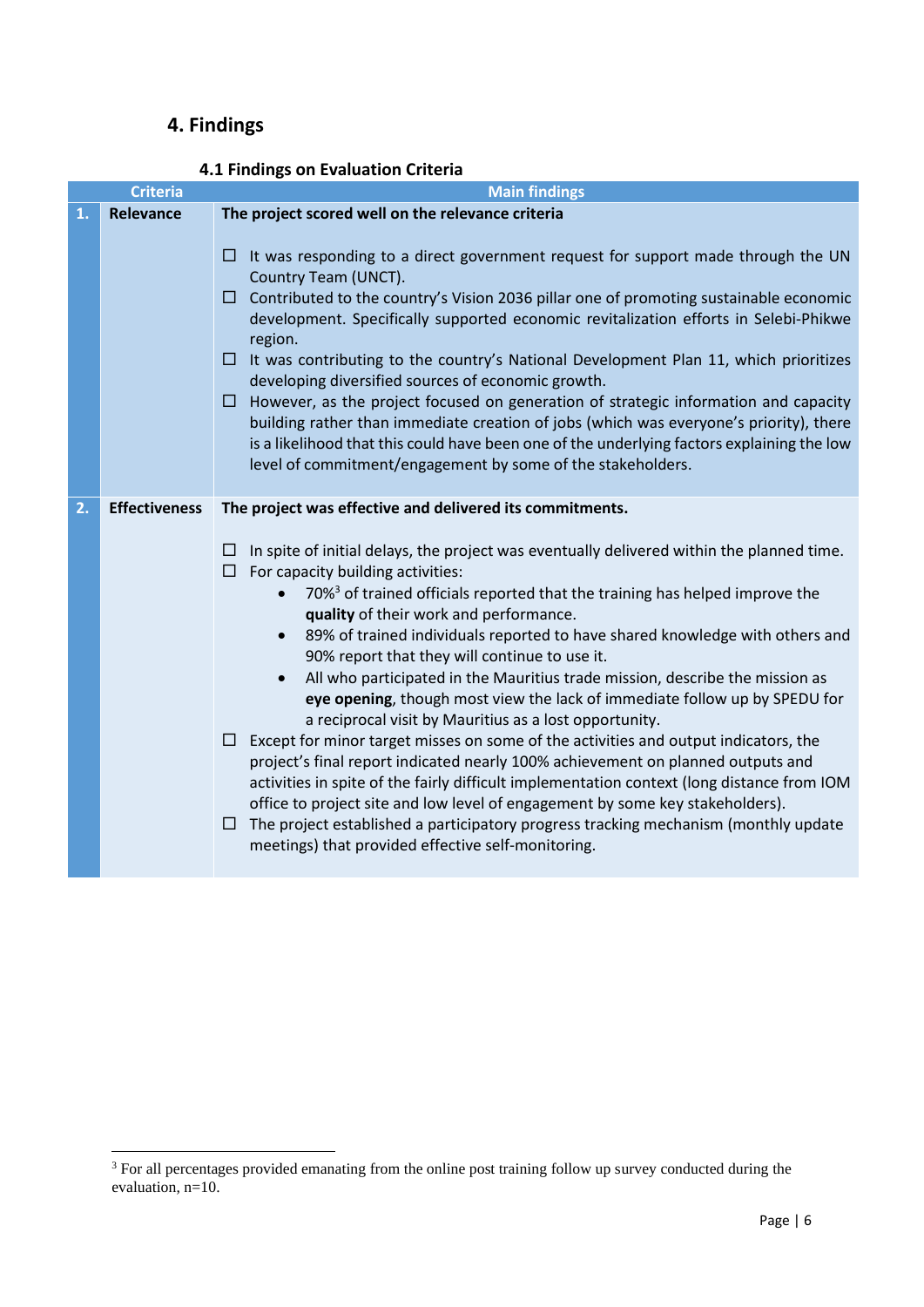| 3. | <b>Efficiency</b> | A satisfactory level of implementation, coordination and cost effectiveness is<br>observed.                                                                                                                                                                                                                                                                                                                                                                                                                                                                                                                                                                                                                                                                                                                                                                                                                                                                                                                                                                                                                                                                                                                                                                                                                                                                                                                                                                                                                                                                                                                                                                                                                                                                                                                                                                                                                                                                             |  |  |
|----|-------------------|-------------------------------------------------------------------------------------------------------------------------------------------------------------------------------------------------------------------------------------------------------------------------------------------------------------------------------------------------------------------------------------------------------------------------------------------------------------------------------------------------------------------------------------------------------------------------------------------------------------------------------------------------------------------------------------------------------------------------------------------------------------------------------------------------------------------------------------------------------------------------------------------------------------------------------------------------------------------------------------------------------------------------------------------------------------------------------------------------------------------------------------------------------------------------------------------------------------------------------------------------------------------------------------------------------------------------------------------------------------------------------------------------------------------------------------------------------------------------------------------------------------------------------------------------------------------------------------------------------------------------------------------------------------------------------------------------------------------------------------------------------------------------------------------------------------------------------------------------------------------------------------------------------------------------------------------------------------------------|--|--|
|    |                   | Despite initial delays, the project was delivered within the planned time indicating<br>ப<br>efficient project management.<br>The project incorporated stakeholders in monitoring project progress.<br>□<br>Mauritius visit was good value for money and holds great potential for investment if<br>□<br>properly followed up. Additionally, the project conducted just one training workshop<br>but 100% of those who attended rated it very highly and report having acquired a lot<br>of new knowledge on migration.<br>$\Box$ USD \$96,772 out of \$120,000 total project budget (excluding the post project<br>evaluation budget) was utilised representing, 81% budget consumption. The slightly<br>lower consumption is attributed to the smaller Mauritius visit delegation as some<br>stakeholders did not join for various reasons.<br>The project staffing was thin but efficient utilisation of available staff enabled project<br>$\Box$<br>delivery e.g. mission driver was capacitated to also support organisation and running<br>of some key project events such as meetings and workshops, stakeholder liaison and<br>ICT support.<br>□ Participants rated IOM's technical support and coordination between "Good and<br>Excellent". Frequently, participants highlighted IOM's timely communication and staff<br>professional conduct.<br>$\Box$ Efficiency is however affected by the level of utilisation of project products by<br>stakeholders. While some reported not to have received the final report, nearly all<br>who had received it reported not to have utilised the information.<br>As the project was implemented in a far-flung region where IOM has no presence,<br>□<br>coupled with the mission's inadequate staffing and resourcing, post project follow up<br>will be difficult. This, with SPEDU's un-assuring commitment to take the study findings<br>forward, presents a risk that IOM's investment may have been in vain. |  |  |
| 4. | Impact            | Some higher-level results, intended and unintended were achieved                                                                                                                                                                                                                                                                                                                                                                                                                                                                                                                                                                                                                                                                                                                                                                                                                                                                                                                                                                                                                                                                                                                                                                                                                                                                                                                                                                                                                                                                                                                                                                                                                                                                                                                                                                                                                                                                                                        |  |  |
|    |                   | The project created an opportunity to establish inter-ministerial coordination and<br>□<br>networking at both provincial and national level. Participants appreciated the<br>opportunity to bond with colleagues from other ministries as it also helps in their<br>other daily work.<br>Capacity building improved the quality of work among 90% of those trained and<br>$\Box$<br>increased knowledge and awareness on migration <sup>4</sup> . Increased understanding among<br>stakeholders of how and why IOM was involved in the region's broader economic<br>revitalization efforts helped manage expectations. Stakeholders interviewed appeared<br>to have clearly appreciated the value of IOM's data collection exercise as an important<br>first step towards an evidence based economic revitalization and jobs creation effort.<br>The project helped market the region internationally and prepositioned it for future<br>$\Box$<br>potential investment thus contributing to the higher goal of economic revitalization of<br>Selebi-Phikwe region. The visit also helped to advance the project's strategic<br>information and capacity building work to the practical level and action towards<br>investment attraction for the region's economic revitalization. The foundation for a<br>future Botswana-Mauritius trade and investment collaboration has been laid.                                                                                                                                                                                                                                                                                                                                                                                                                                                                                                                                                                                 |  |  |

<sup>4</sup> IOM Post Training Follow-up/Impact Survey, February. 2020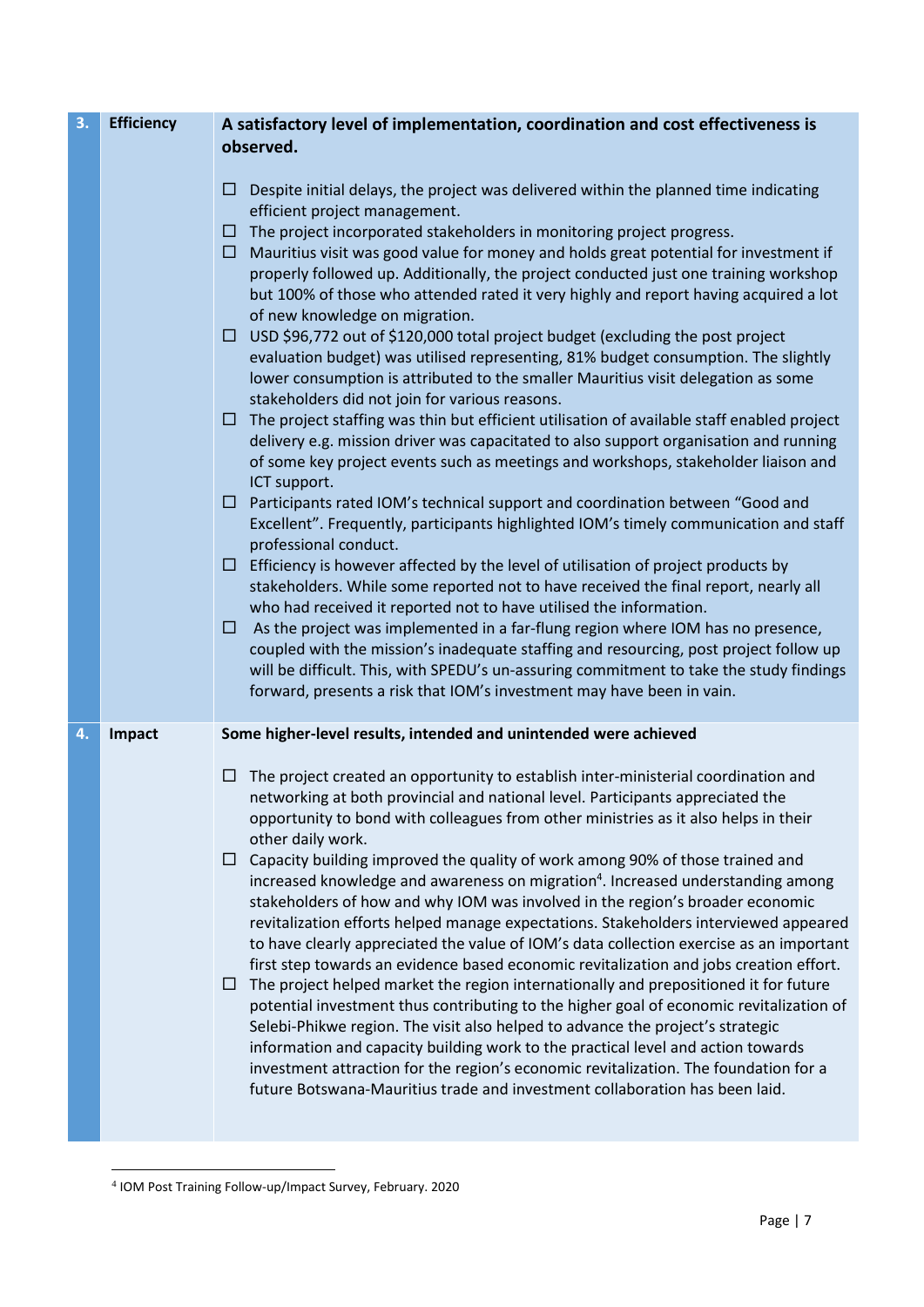| 5. | <b>Sustainability</b> | The project scored moderately on this criterion. The project put in place the following                                                                                                                                                                                                                                                                                                                                                                                                                                                                                                                                                                                                                                                                                                                                                                                                                                                                                                                                                                                                                                                                                                                                                                                                                                                                                                                                                                                                                                                                                                                                                                                                                                                                                                                                                                                                                                                                                                                                                                                                                                                                                                                                                                                                                                                                                                                                                                                                                                                                                              |  |
|----|-----------------------|--------------------------------------------------------------------------------------------------------------------------------------------------------------------------------------------------------------------------------------------------------------------------------------------------------------------------------------------------------------------------------------------------------------------------------------------------------------------------------------------------------------------------------------------------------------------------------------------------------------------------------------------------------------------------------------------------------------------------------------------------------------------------------------------------------------------------------------------------------------------------------------------------------------------------------------------------------------------------------------------------------------------------------------------------------------------------------------------------------------------------------------------------------------------------------------------------------------------------------------------------------------------------------------------------------------------------------------------------------------------------------------------------------------------------------------------------------------------------------------------------------------------------------------------------------------------------------------------------------------------------------------------------------------------------------------------------------------------------------------------------------------------------------------------------------------------------------------------------------------------------------------------------------------------------------------------------------------------------------------------------------------------------------------------------------------------------------------------------------------------------------------------------------------------------------------------------------------------------------------------------------------------------------------------------------------------------------------------------------------------------------------------------------------------------------------------------------------------------------------------------------------------------------------------------------------------------------------|--|
|    |                       | measures to ensure sustainability.                                                                                                                                                                                                                                                                                                                                                                                                                                                                                                                                                                                                                                                                                                                                                                                                                                                                                                                                                                                                                                                                                                                                                                                                                                                                                                                                                                                                                                                                                                                                                                                                                                                                                                                                                                                                                                                                                                                                                                                                                                                                                                                                                                                                                                                                                                                                                                                                                                                                                                                                                   |  |
|    |                       | $\Box$ Working with established government institutions and departments at Selebi-Phikwe<br>region. They can integrate some actions in their normal work after the end of the<br>project. The evaluation however established that this was happening at a very limited<br>scale and there were no intentional efforts established to implement the study<br>recommendations.<br>$\Box$ Capacity building of region-based officials to impart knowledge. That knowledge<br>remains in the area even after the project. Interviewed officials and those responding<br>to the online survey mostly indicated that the use of knowledge is mostly restricted to<br>their office work, but not for broader more impactful goals such as in planning or<br>policy development/reform. This means knowledge imparted is yet to go far in<br>effecting higher level change.<br>$\Box$ The project planned for a sustainability workshop at the end of the project where a<br>plan to ensure continuity of project benefits was developed and different stakeholders<br>assigned roles. The evaluation finds the level of implementation on assigned roles to<br>be very low. Stakeholders feel a need to be reminded and coordinated on follow up<br>actions and at the time of the evaluation, no agency was doing that as IOM had left<br>the area. There is consensus that SPEDU specifically, or the District Commissioner's<br>Office should play that role in IOM's absence.<br>$\Box$ The project engaged a local consultant for data collection. This expert is readily<br>available in the country and can be called upon by government independently to<br>provide insight into the study findings and/or provide technical support in conducting<br>similar or different studies that are recommended in the report.<br>A lack of post project follow-up and monitoring mechanism (similar to the monthly<br>u.<br>update meetings that IOM coordinated) threatens the sustainability and continuity of<br>IOM investments.<br>Lack of and/or low level of self-engagement by the two foremost partners-the MITI at<br>ш<br>national level and SPEDU at the local level also threatens the sustainability prospects<br>of the project. The evaluation takes note of the tireless efforts IOM Botswana team<br>made to ensure that these two partners were well informed, updated, and invited into<br>meetings, efforts that did not necessarily yield better level of involvement. The two<br>have a pivotal role to play to build upon the foundations laid by the IOM project. |  |
|    |                       |                                                                                                                                                                                                                                                                                                                                                                                                                                                                                                                                                                                                                                                                                                                                                                                                                                                                                                                                                                                                                                                                                                                                                                                                                                                                                                                                                                                                                                                                                                                                                                                                                                                                                                                                                                                                                                                                                                                                                                                                                                                                                                                                                                                                                                                                                                                                                                                                                                                                                                                                                                                      |  |

# **4.2 Other Findings, Lessons and Good Practices**

# <span id="page-11-0"></span>**The project's performance on cross-cutting themes.**

- o Gender was the most prominently factored into the design, implementation and M&E in comparison with other crosscutting themes. The project proposal outlined clearly that a gender perspective would be mainstreamed in activity planning and execution. It also identifies the SADC Gender and Development Protocol as well as the Botswana National Gender and Development Policy as key instruments to ensure alignment to. The project's results matrix included indicators that required gender balance and/ or sex disaggregation.
- o In implementation, the project made efforts to ensure equitable participation of male and female participants in meetings and project activities. The Skills Assessment report does present disaggregated data where it was possible, and its methodology put into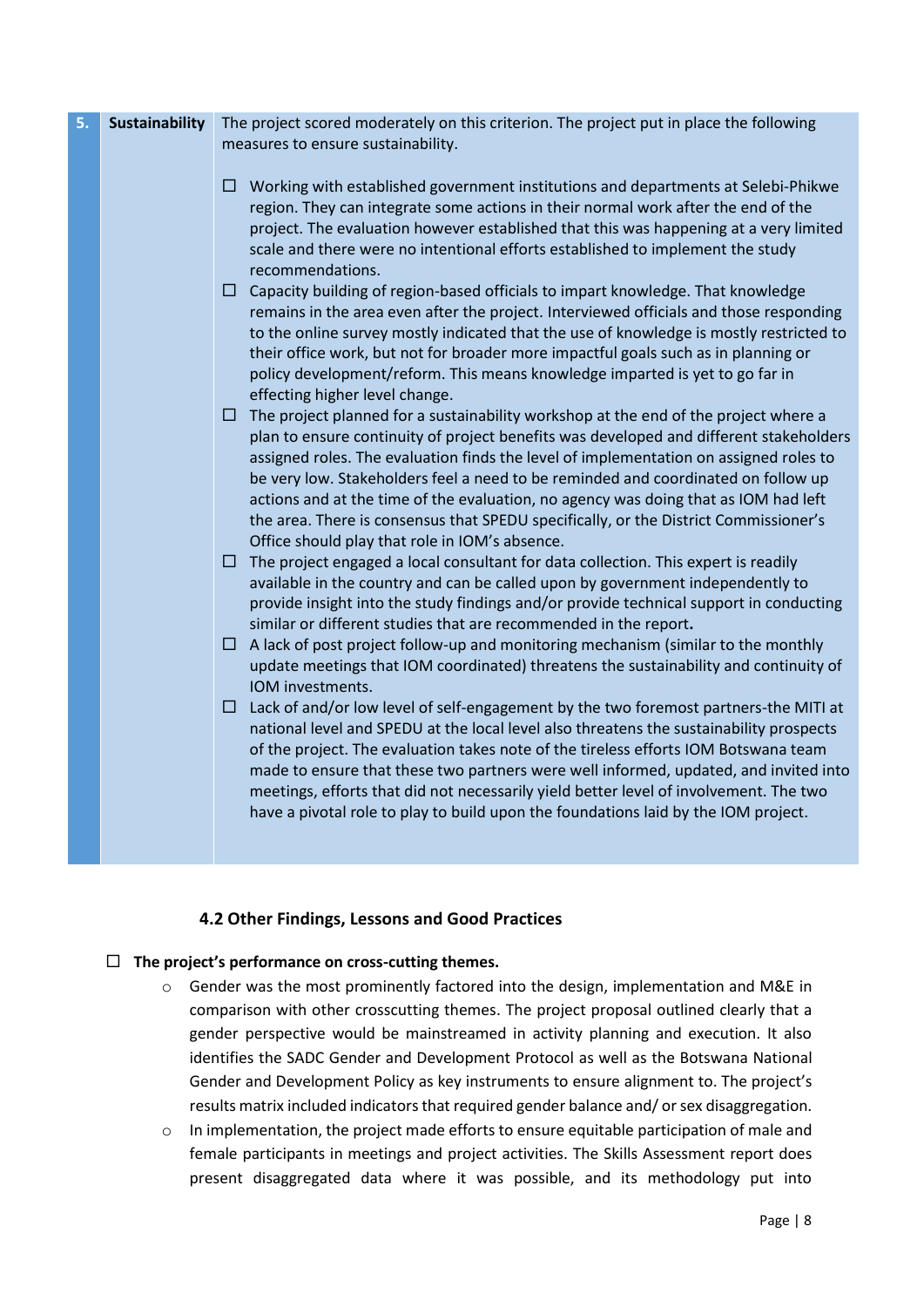consideration gender dynamics and specifically reached out to specific gender groups like women during data collection. The evaluation takes note that it was impossible to disaggregate secondary data if it was originally not disaggregated.

- o The project also always provided sex disaggregated data in its periodic reports. What is lacking is going a step further to enumerate whether and how project work was improving specific gender outcomes. For example, what was observed from ensuring gender balance in meetings, what difference incorporating a women's perspective in the study made in understanding the skills landscape in Selebi-Phikwe as examples.
- o In terms of upholding human rights, the assessment process followed IOM's research and data collection guidelines. Participants consent was requested before interviews or group discussions, and the report provides anonymity of responses as much as possible.

# **The project could have benefited from greater participation of SPEDU and the ministry of Trade, Investment and Industry:**

o Interviewed stakeholders expressed dissatisfaction with the level of participation in project activities by the two partners. They acknowledged that both were central to this project, and the majority indicated that despite being invited in project activities and with additional follow up from IOM, they did not attend most meetings. Stakeholders were also concerned that whenever they attended meetings usually it would be a junior staff member who would be sent to the meetings. SPEDU also failed to participate in the Mauritius tour. This concern was expressed in technical working group meetings. IOM did its part to keep the two updated on project events and the evaluation as well as interviewed stakeholders were satisfied with the efforts IOM Botswana team made to keep the two partners engaged in the project. These efforts did not seem to bear fruit. The evaluator for example, did not manage to speak to the Ministry's HQ staff because a request for appointment for the interview with several telephone follow ups by IOM Botswana went unanswered. The evaluator made attempts to speak to a management level staff at SPEDU in addition to the originally identified respondent. Although an appointment was successfully made, the specific respondent had very little time at his disposal for a meaningful interview; also attributed to the fact that it was a short notice appointment request.

# **Failure to actualize the Mauritius government delegation scoping visit to Selebi-Phikwe may be a lost opportunity.**

o Stakeholders felt that the Mauritius visit created a real opportunity to bring investors into Selebi-Phikwe. Those who participated indicated how the Mauritius team was very interested and requested to visit Phikwe within two weeks. The Government of Botswana (specifically SPEDU) was entrusted to facilitate that visit. Nearly all stakeholders who were aware of this felt that SPEDU had dragged its feet on this matter. IOM indicated that several months after the visit was supposed to take place, SPEDU eventually reached out to IOM for support in facilitating the visit. IOM Botswana did its part and contacted IOM Mauritius, but before long SPEDU cancelled the event without any reasons. To date, no further information has been received. SPEDU senior Director who was interviewed gave a conflicting account and indicated that they may be able to organise the visit around June 2020 because Mauritius was interested to visit on dates around the Annual Selebi -Phikwe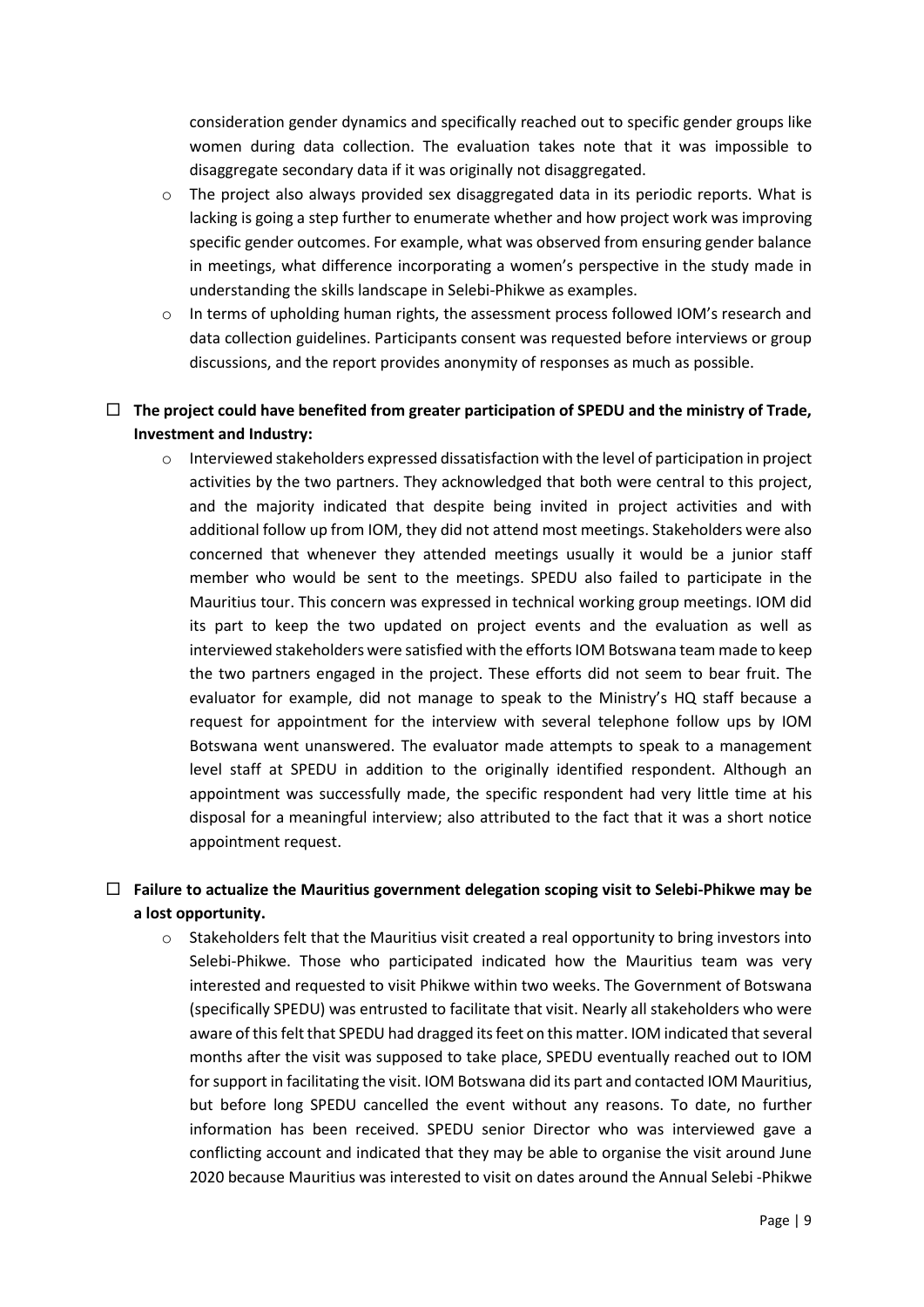Desert Race. This is an annual tourism event held in the town every June. From the evaluator's judgement there is potentially a lack of commitment to make use of some of these opportunities. The evaluator did make contact with IOM Mauritius to understand the Mauritius perspective. From the interview it was gathered that Mauritius wasstill keen to actualize the visit but remained in limbo because no further communication has been made on a possible visit date after cancellation was received from Botswana.

#### **High level of satisfaction with IOM's coordination and quality of technical support**.

o Very good feedback received independently from different stakeholders on the consistency, timeliness and fervency of IOM Botswana team to drive the project despite several hiccups such as the low level of engagement of some key stakeholders. This commitment played a key role in project delivery and is a key lesson learnt that project team's consistency, creativity and commitment are critical factors for delivering a fairly difficult project as this one

#### **High expectations for tangible, jobs and incoming generating projects.**

- o Selebi-Phikwe is in a desperate need for economic revival and as such any new intervention tends to raise a lot of expectations from the local stakeholders and populace. IOM's intervention was at best indirect and could not produce the much-needed immediate benefits. Many stakeholders interviewed were keen to know what would follow next after IOM's maiden intervention, yet IOM Botswana did not quite have the means for follow up interventions. A key lesson here is to ensure partners understand the scope of intervention and discuss at the onset of the project who will be responsible for taking forward the final results. This is a kind of exit planning at the conception stage; a process similar to the sustainability workshop held at the end of the project. When partners know what they ought to do after the project (early enough), it may boost continuity prospects and their engagement during implementation stage may possibly be influenced by the future roles and investments they will be required to play or make respectively.
- o It is also a lesson for IOM in the future to consider expanding the scope and funding of projects such as these to include a kind of a pilot intervention. A pilot intervention in this case would have, for example, have been to take forward the recommendation of reskilling former miners so that they can possibly be able to compete for jobs in other sectors or in other regions. IOM could in this case pay training fees for beneficiaries to take courses in local Technical and Vocational Education and Training (TVET) Institutions such as Selebi-Phikwe Technical College or elsewhere. Pilot interventions can also involve providing seed funding for income generating activities for individuals and groups. It can also be to support one of SPEDU's initiatives as SPEDU reports to be carrying out a number of economic revitalization activities in the area. The trade mission that the project undertook is a good related "pilot intervention". However, its benefits may only be felt in the longer term.

#### **Lessons on strategic stakeholder engagement and commitment.**

o The Ministry of International Affairs and Cooperation and the Botswana Investment and Trade Centre

[\(https://www.gobotswana.com/\)](https://www.gobotswana.com/) are two key partners that the evaluator and the project management agree could have been better engaged as they can play key roles with the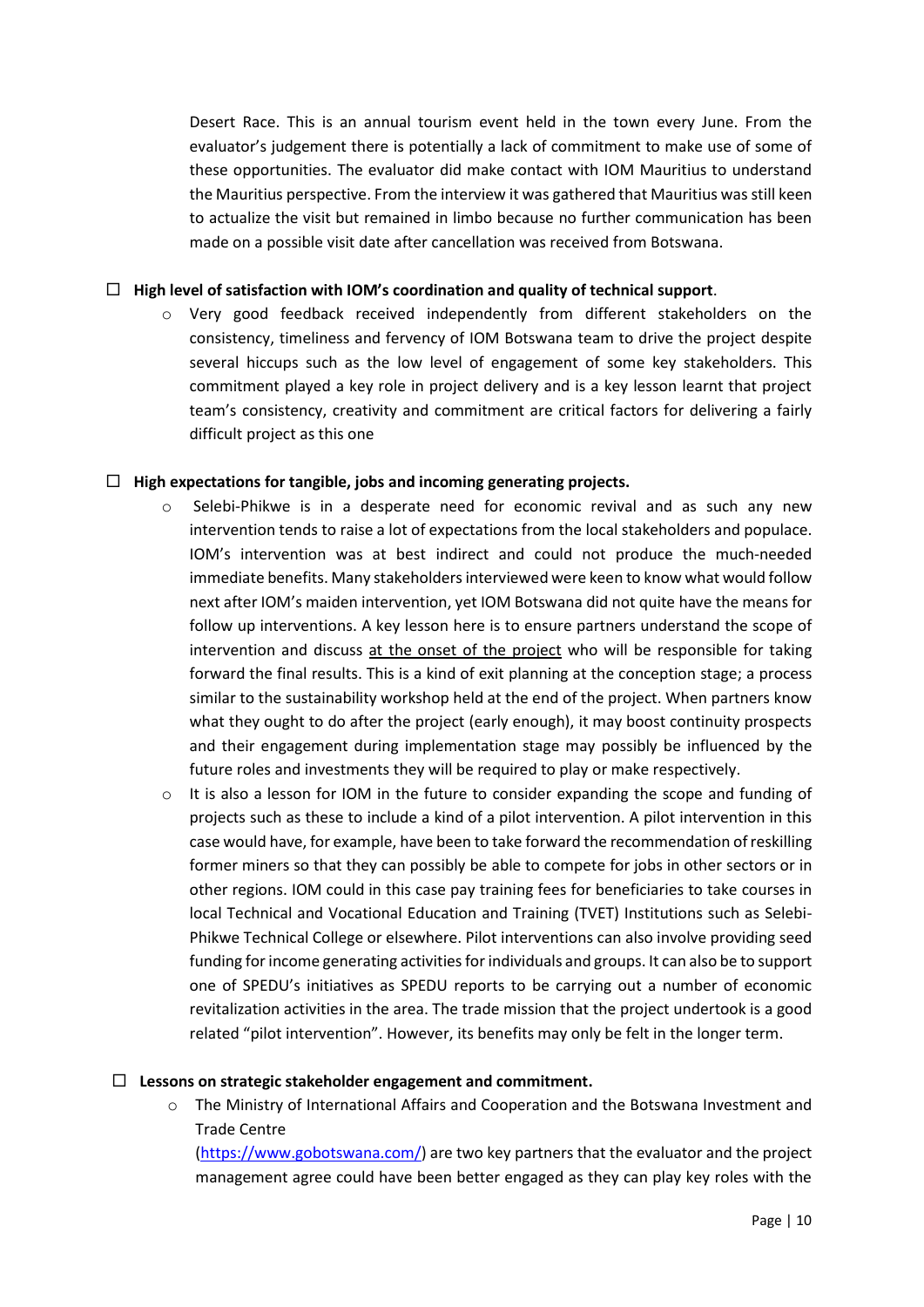Mauritius mission and could perhaps help in following up other than SPEDU who are based at a local level. BITC's mandate is investment promotion and attraction. As such it is assumed that they have the knowhow and follow up capacity that could have helped, just as the international affairs ministry. BITC was not involved in the project in any way and a key lesson learnt would have been to engage them especially when planning for the Mauritius trade mission. The IOM project management still has a chance to meet with international affairs (having been involved in some way in the Mauritius visit planning) and with BITC to brief them on the potential the successful mission had and explore ways in which the two could take it forward in coordination with MITI and SPEDU. This will be a proactive approach to ensure post project success of IOM's work.

o On enhancing key partner commitment, IOM in Madagascar and IOM Lesotho has found it a working practice to sign a cooperation agreement with the highest official possible (Minister or Permanent Secretary) at the onset of the project. The agreement commits the ministry (or partner) and IOM to play their roles in time to ensure a steady implementation of the project. The agreement or Memorandum of Understanding (MOU) can also define future roles after the project ends. It is a symbolic way of committing political support to the project and the two missions highlighted they found it to be a useful reference point. The evaluator having conducted evaluations in other countries in the region finds this practice of signing pre-implementation agreements relevant especially for non-traditional partners. In Botswana, MITI is a non-traditional partner. IOM Botswana can learn from this practice for future projects. If a project implementation agreement or MOU had been signed with MITI and/or SPEDU at the very beginning, perhaps their level of commitment would have been different. Officers in the ministry and/or at lower levels will also feel covered to participate freely in activities that accomplish their respective ministry's stipulated roles.

# <span id="page-14-0"></span>**5. Conclusions and Recommendations**

# **5.1. Conclusion**

<span id="page-14-1"></span>Overall, IOM's project was ground-breaking in many ways for the country office. It was the first of its kind for the country office in a remote location and addressing practical rather than strategic needs. IOM Botswana has in the last several years since establishment, undertaken policy and strategic level initiatives mostly concentrated in the capital city. It is in this sense that the evaluation finds this to be ground-breaking. Despite several challenges related to low level of cooperation by some key stakeholders, it is worth noting that the project achieved its objectives.

What is at stake is the continuity aspect which has been enumerated in more detail earlier in this report. For a ground-breaking initiative as this one, there ought to have been a strategic plan outlining the future of such work geographically (in Selebi-Phikwe or in other areas) and thematically (in relation the project's scope of work).

Does IOM Botswana intend to continue working is Selebi-Phikwe? Does IOM Botswana intend to continue doing such skills assessment and capacity building in other local areas in the country? Where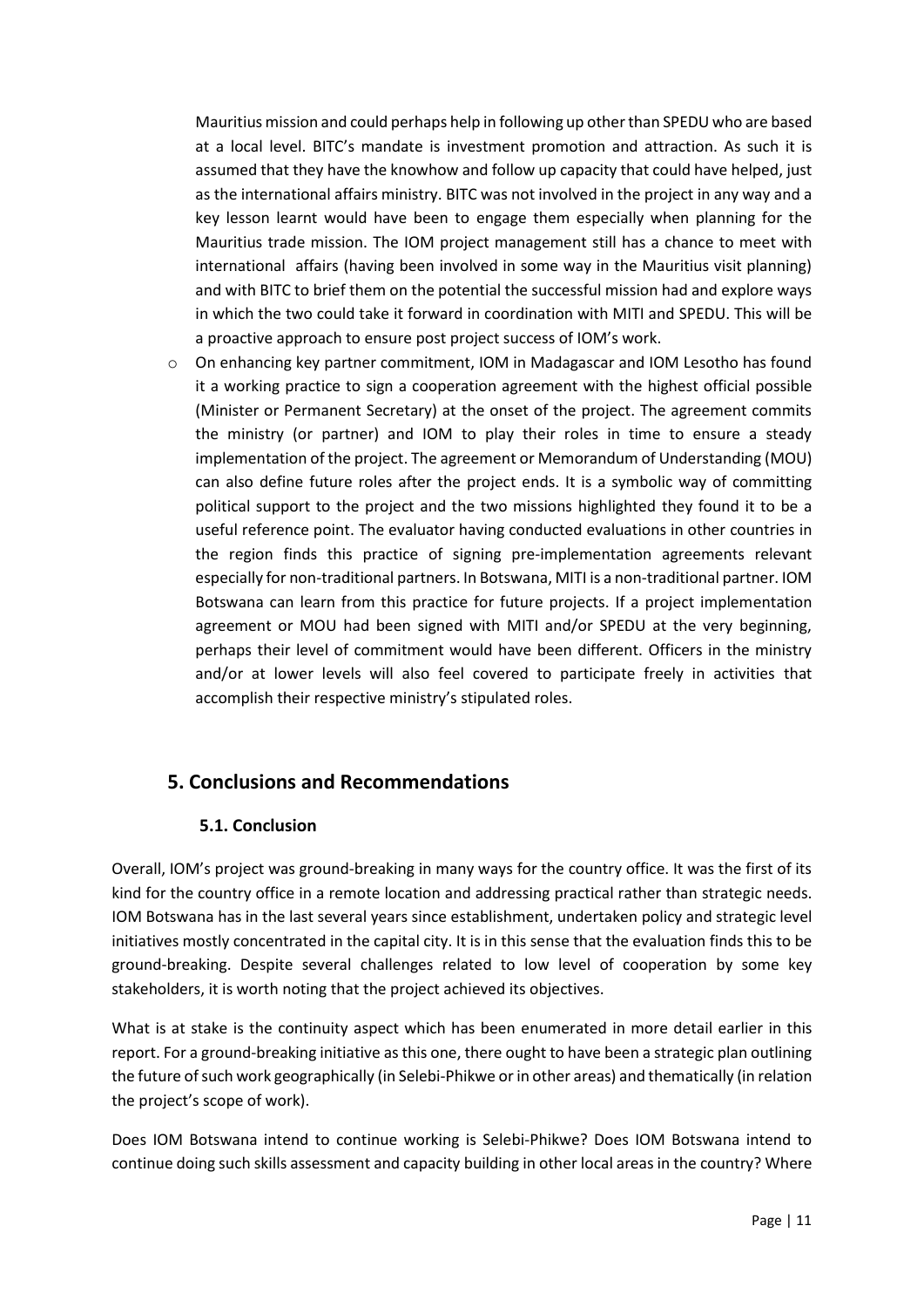does this one-time local based intervention fit in the bigger scheme of work in the country? Does the region experience a significant migration dynamic to warrant IOM's intervention or presence? Who else is also intervening in the area to support, complement or continue IOM's work? A strategy could have answered such questions.

It is imperative that IOM Botswana with support from the Regional Office for Southern Africa looks into ways of ensuring that this precious investment continues to be of strategic influence especially at national level. The work that IOM is doing with the Migration Profile and with Statistics Botswana to strengthen migration data collection and analysis is a good step to entrench this in national processes. However, practical interventions that go beyond data generation, capacity building and policy formulation are needed when we decide to intervene in places like Selebi-Phikwe. Whether IOM Botswana has the capacity to do such work in places like Selebi-Phikwe are issues that a country office strategy would need to address.

# **5.2. Recommendations**

- <span id="page-15-0"></span>**1. To IOM Botswana: Establish a continuity monitoring mechanism.** As the project had put in place a monthly stakeholder update meeting hosted at Selebi-Phikwe with very little expense as it was mostly hosted by one of the stakeholders, IOM needs to work with SPEDU and the District Commissioners office to revive this group. The frequency of meetings can be reduced, the TOR modified, and IOM can provide remote support initially but SPEDU and DC's office needs to be officially handed this role. It is recommended that meetings are hosted by and at SPEDU offices or District Commissioner's office as a way of making SPEDU engaged. The forum can look into other broader matters. Interviewed stakeholders did express their interest in continuing the dialogue and coordination but, it was apparent that a convener was lacking.
- **2. To IOM Botswana with support from RO Pretoria: Develop a country strategy**. IOM is currently in the process of developing/aligning strategies in line with the new Director General's Vision. A process of developing an overarching IOM institutional results framework is also ongoing. IOM Regional office is also looking to revise its regional strategy (2019-2023) to align itself to the DG's vision. The country office will need to take this opportunity to start looking into developing an aligned country strategy that blends the expectations, standards and direction that IOM is taking with the needs (strategic and practical) in Botswana. The questions raised in the conclusion above regarding labour migration programme rather than project approach are some of the key considerations to make while drafting such a strategy alongside other thematic areas.
- **3. To IOM Botswana: Resource mobilization**. The work done calls for follow up actions and greater resource mobilization efforts are needed in the country office. The strategy outlined above would need to incorporate a resource mobilization plan. Resource mobilization would also need to be guided by the strategic plan to avoid once off activities that the country office cannot sustain. Given the limited human resource capacity in the county office<sup>5</sup> and the known difficulties in

 $5$  At the time of finalization of this report, the country office was run by only three staff members. The Officer in Charge who also doubles up as a Project Manager, a Finance and Admin Assistant and an intern.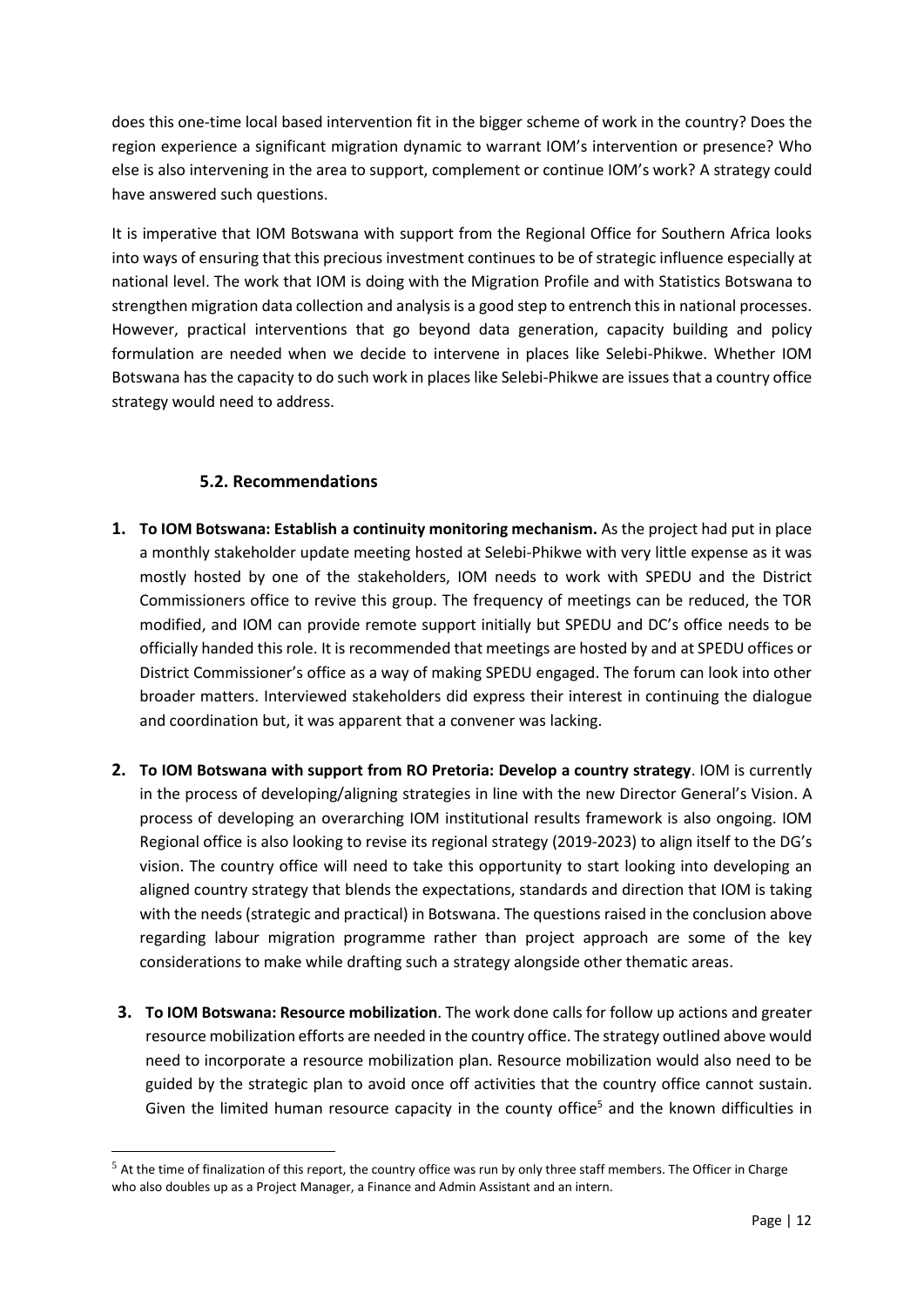accessing donor funding in Botswana, the evaluation calls upon RO Pretoria Project Development and Regional Thematic Specialists to continue supporting the country office in this pursuit. Regional project managers or new regionally funded projects should also intentionally include Botswana.

**4. To Regional Director, RO Pretoria: Staff secondment.** The evaluation also recommends to the Regional Director to consider the possibility of seconding one of the RO staff members for a limited period of time (like 3-6 months) to provide dedicated resource mobilization and country strategy development support in line with ongoing organization wide processes. Such a staff can still sit in RO Pretoria and do occasional travel to Botswana but provide dedicated support on the two above as an extra hand to the OIC. This is informed by the fact that with OIC also doing activity implementation, UN and government liaison, mission management among others she is already constrained of time to do significant resource mobilization. The key roles of the seconded staff would not only help put together a draft strategy for the mission but also develop a resource mobilization plan; look out for funding opportunities, develop and submit proposals and concept notes to donors , ensure the country office is included in new regional proposals among others. The mission needs a sizeable and visible programme portfolio given that it also supports liaison with SADC.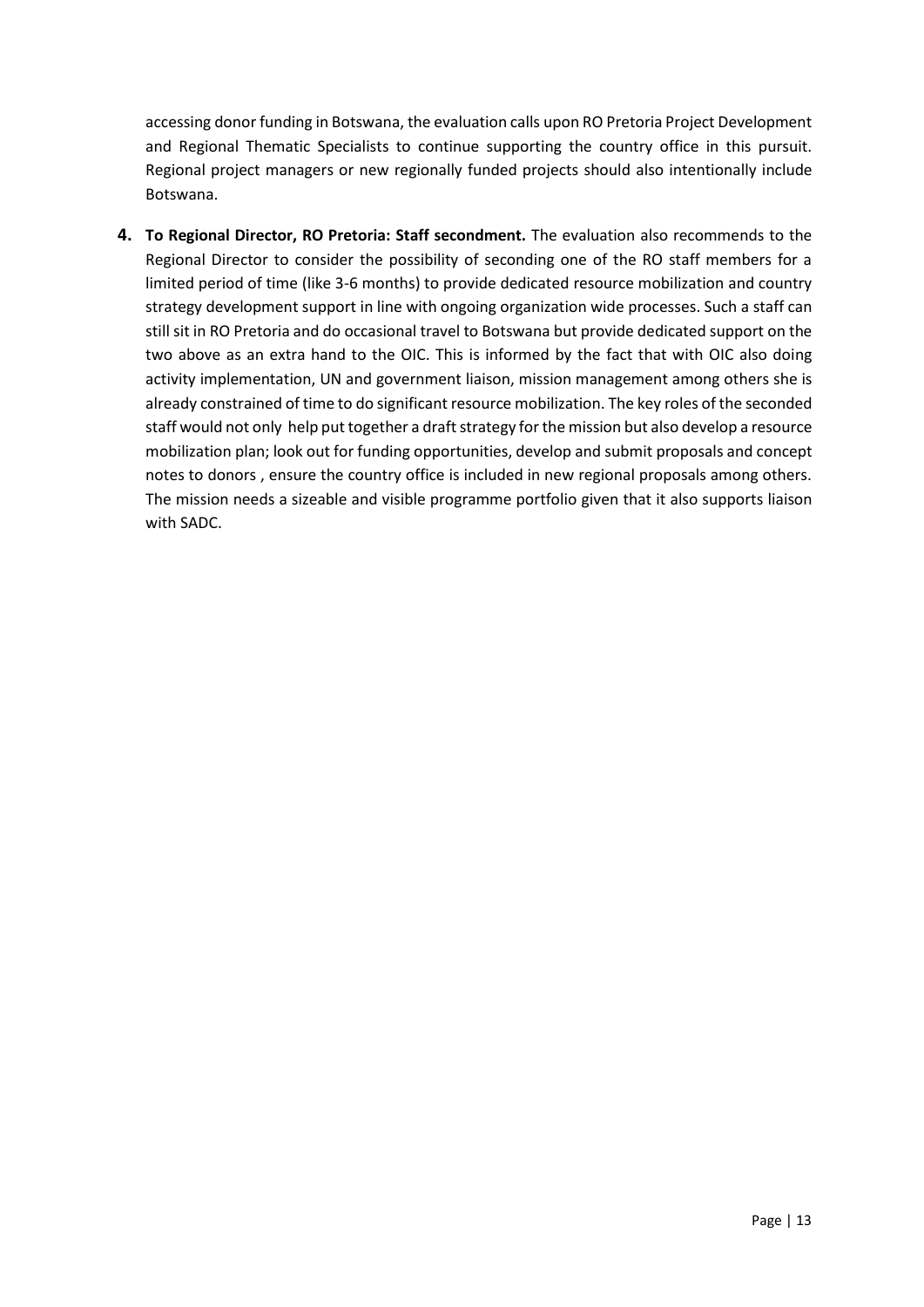# <span id="page-17-0"></span>**6. Annexes**

# **6.1. Evaluation Terms of Reference**

#### <span id="page-17-1"></span>**Project Summary**

| <b>Executing Organization:</b>                                         | International Organization for Migration (IOM)                                                                                                                                                                                                                                                                                                       |  |
|------------------------------------------------------------------------|------------------------------------------------------------------------------------------------------------------------------------------------------------------------------------------------------------------------------------------------------------------------------------------------------------------------------------------------------|--|
| <b>Project Identification and Contract Numbers</b>                     | BW10P0001/LM.0325                                                                                                                                                                                                                                                                                                                                    |  |
| Project Management Site and Relevant<br><b>Regional Office:</b>        | Botswana-CO-Gaborone-BW10<br>Regional Office: RO Pretoria                                                                                                                                                                                                                                                                                            |  |
| Project Period:                                                        | 01-01-2018 - 30-06-2019                                                                                                                                                                                                                                                                                                                              |  |
| <b>Geographical Coverage:</b>                                          | Botswana (Selebi-Phikwe)                                                                                                                                                                                                                                                                                                                             |  |
| Project Partner(s):                                                    | Ministry of Investment, Trade and Industry (MITI),<br>Ministry of Nationality, Immigration and Gender<br>Affairs, Ministry of Employment, Labour Productivity<br>and Skills Development, Selebi-Phikwe Economic<br>Revitalization Unit (SPEDU), Selebi-Phikwe Town<br>Council, Selebi-Phikwe District Commissioner's Office,<br>Statistics Botswana. |  |
| <b>Reporting Period:</b>                                               | for the period from 01 January 2018 to 30 June 2019                                                                                                                                                                                                                                                                                                  |  |
| <b>Total Project Funding:</b>                                          | \$120,000                                                                                                                                                                                                                                                                                                                                            |  |
| Total Expenditures at end of project<br>(excluding evaluation budget): | \$96,772.00                                                                                                                                                                                                                                                                                                                                          |  |

## **1. BACKGROUND OF THE PROJECT**

The overall objective of this project was to support the Government of Botswana, specifically the Selebi-Phikwe Economic Revitalization Programme under the Ministry of Investment, Trade and Industry, in collecting and utilizing skills data to inform and guide efforts to revitalize the economy of the Selebi-Phikwe region. The Ministry of Investment, Trade and Industry (MITI) had requested United Nations agencies and other development partners to assist in the efforts to revitalize the economy of Selebi-Phikwe region, a mining district in the Central part of Botswana, which experienced challenges due to the closure of the Bamangwato Concessions Limited (BCL) copper and nickel mine, which was the main economic backbone of the region. There were concerns that the region would turn into a "ghost district and town" due to the anticipated mass out-migration of former employees, their families and businesses in search of economic opportunities in other parts of the country and beyond. IOM was one of the agencies that responded positively to the government request for assistance with an approved funding from the IOM Development Fund (IDF). Through this project IOM sought to strengthen the government's institutional capacity to utilize quality data to guide and inform economic development planning and decision-making geared at revitalizing the economy of the town and surroundings. The 18-month project was implemented from 1 January 2018 to 30 June 2019 and comprised of the following key interventions: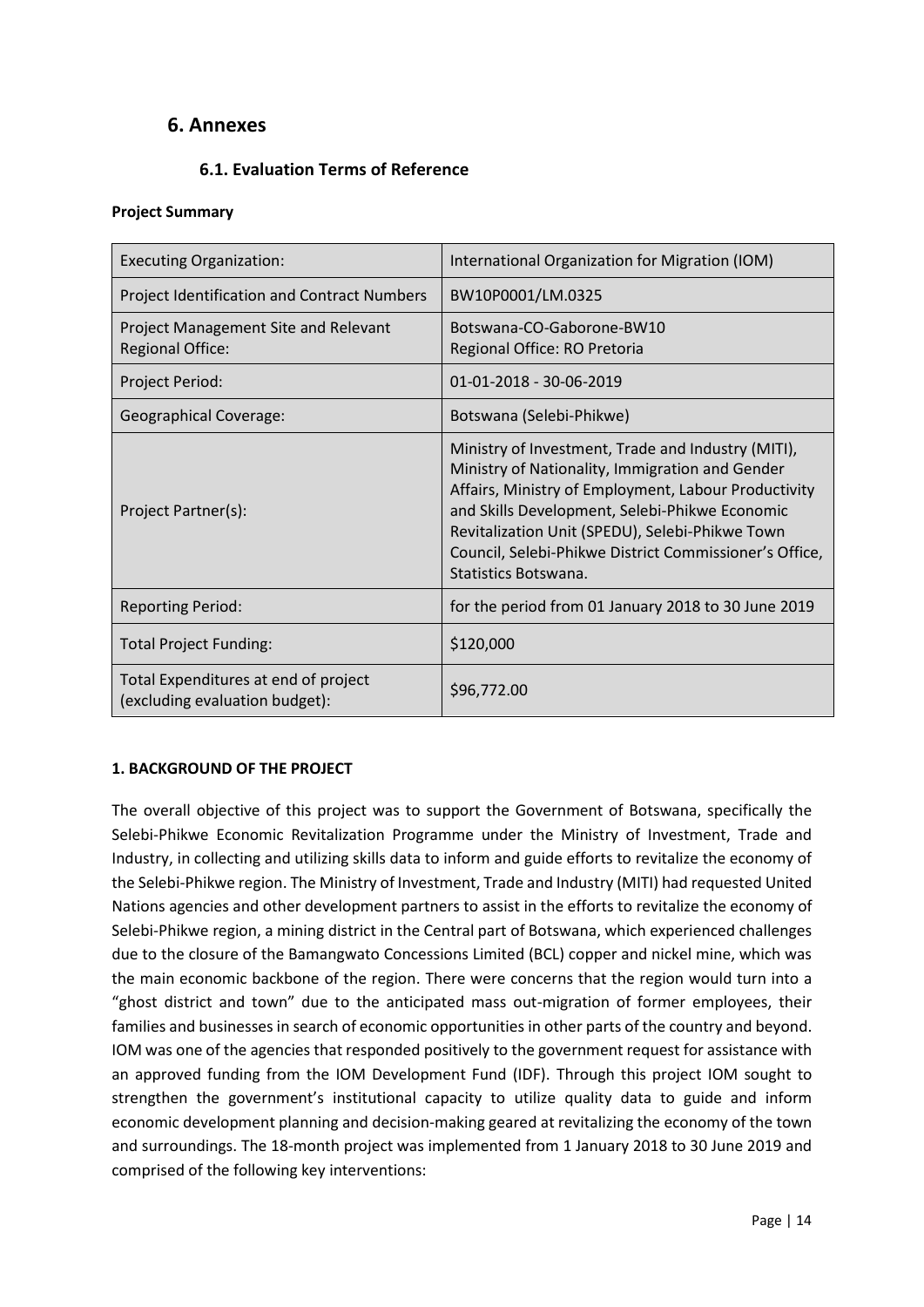- **Skills Assessment**: IOM engaged a labour consultant to carry out a skills audit in the Selibe-Phikwe region. This included an assessment of skills the region had as a result of mine operations and related services. The assessment aimed to provide a profile of skills currently available, skills that were lost/skills gaps, as well as skills and expertise needed to support new envisioned economic revitalization activities. The consultant also conducted a rapid scoping of the national labour market to assess the national context regarding opportunities and gaps in industries.
- □ **Capacity Building**: In an effort to strengthen the capacity of the Government and other local stakeholders' capacity on labour migration management, IOM conducted a three-day training from 26-28 March 2019. Selebi-Phikwe District Commissioner's Office hosted the training (provided a venue), while IOM covered logistics and refreshments.
- **Labour Migration Trade Mission/Study Tour**: To supplement the three-day training and further facilitate learning, through the sharing of experiences and best practices for labour migration management, IOM supported a select team of relevant officials from Government and other entities on a trade mission/study tour to Mauritius from 5-9 May 2019. The study tour was led by the Office of the District Commissioner, the Botswana delegation comprising of representatives from Statistics Botswana, Ministry of Employment, Labour Productivity and Skills Development, Department of Cooperatives Development under Ministry of Investment, Trade and Industry, as well as Selebi-Phikwe Town Council, and managed to have meetings and exchange views and ideas with a number of Mauritius counterparts, such as the Economic Development Board, Human Resource Development Council (HRDC), and Ministry of Tourism.

#### **2. OBJECTIVES OF THE EVALUATION**

This evaluation has both accountability and learning broad objectives. In terms of accountability the evaluation will ascertain the whether the project delivered what it set out to deliver as stipulated in the approved results matrix. In terms of learning the evaluation will generate key lessons learnt on what worked well, what did not work well and how IOM performance can be improved in future similar projects. In fulfilling the above two broad objectives the following will be the specific objectives of the evaluation:

- Assess how the project performed against key evaluation criteria;
- Gather feedback about IOM's work and quality from project stakeholders and partners and generate lessons for future performance;
- Identify ways through which data generated from the project and knowledge gained through capacity building events have been applied to improve labour migration management primarily is Selebi-Phikwe region and in Botswana in general;
- Assess the extent to which gender mainstreaming and other cross-cutting factors were integrated in project design, implementation and the results this has had.

## **3. EVALUATION CRITERIA AND QUESTIONS**

To fulfil the above four specific objectives, the evaluation framework is designed around the following evaluation criteria. Under each criteria is a set of broad questions to guide data collection.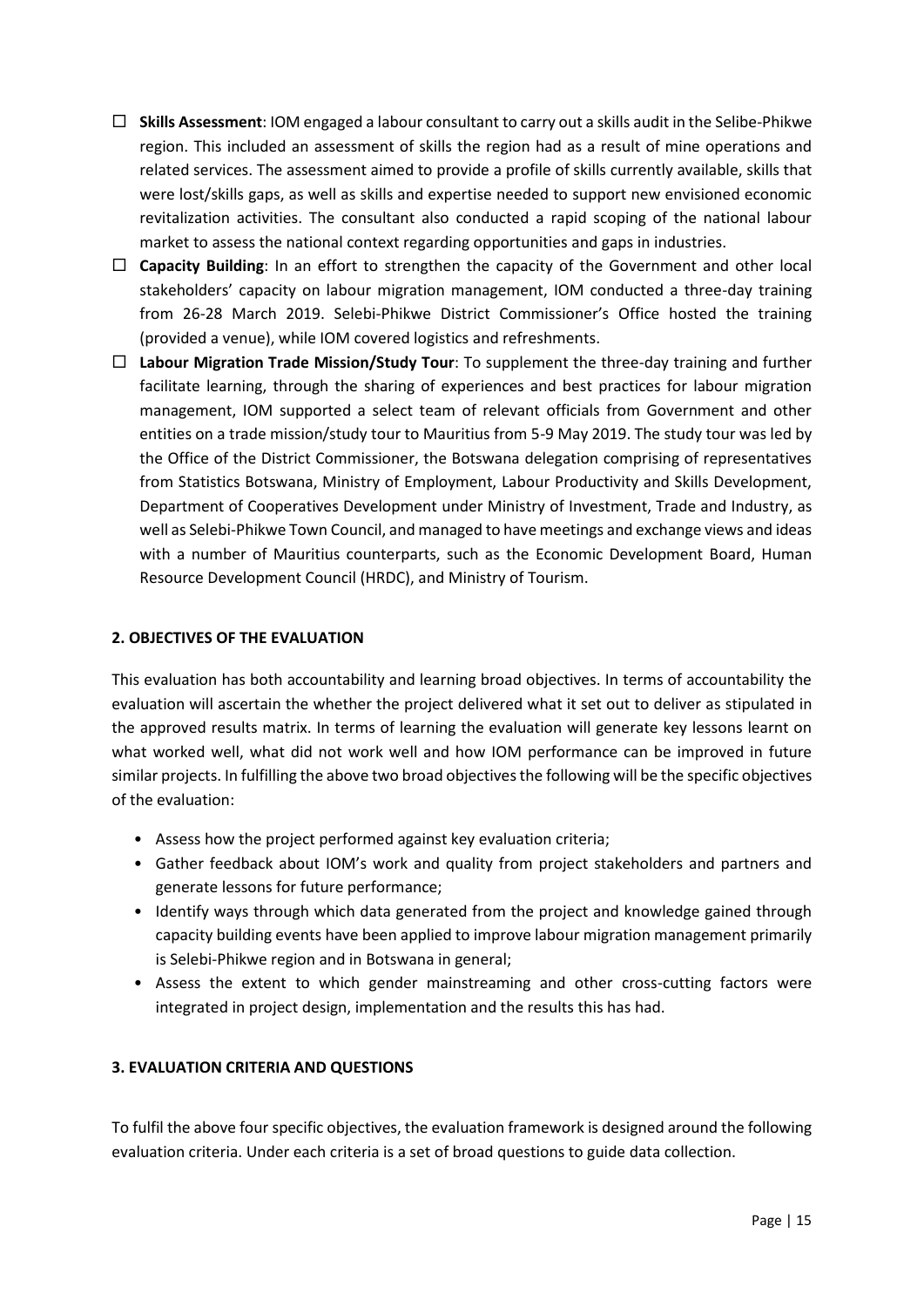#### **1. Relevance**

- *1.1. Was the project design responsive to the needs and priorities of the project's key stakeholders?*
- *1.2. Were stakeholders involved in the formulation of project objective and outcomes?*
- *1.3. Is the Theory of Change suited for the context, responsive to the identified challenge(s), and logically linked?*
- *1.4. Did the project design sufficiently take cross-cutting issues such as gender into account?*

#### **2. Effectiveness**

- *2.1. Are the quality and quantity of the produced results and outputs in accordance with the approved results matrix?*
- *2.2. Did project activities lead to production of outputs as originally envisaged?*
- *2.3. Are outputs/products brought about by the project being utilised by the GoL and/or other partners so as to contribute to outcome or impact level results in the long run?*
- *2.4. What factors enabled or hindered the effectiveness of the project to deliver envisaged activities and outputs?*
- *2.5. How do project partners stakeholders feel about the quality of IOM's work?*

#### **3. Efficiency**

- *3.1. Were the project expenditures utilized appropriately and/or as planned?*
- *3.2. Does an assessment of the project results against the human, financial and time investment to the project show value for money? Was human and financial resource allocation and management optimal for the nature of the project?*
- *3.3. Were activities implemented on time as planned and carried out in a well-organized fashion?*
- *3.4. How well did the partner contribution/Involvement work?*
- *3.5. Were challenges in project implementation addressed swiftly and appropriately?*

#### **4. Impact**

- *4.1. Does any evidence exist that significant contribution was made towards the long-term outcome and overall objective results? Do indicators show significant progress towards achieving the project's higher-level objectives?*
- *4.2. To what extent does/will the project have any indirect positive and/or negative impacts? (i.e. environmental, social, cultural, gender and economic)*

#### **5. Sustainability**

- *5.1. Do stakeholders indicate that project outputs and built capacities will be used in future?*
- *5.2. Are the conditions in place for the project products and results to continue after the intervention has finished (financial, institutional, legal, technical and political)?*
- *5.3. Are there indications that the benefits generated by this project continue once external support ceases?*
- 5.4. *What efforts or mechanisms did the project put in place to boost sustainability of results in the long-term?*
- 5.5. *How this project was interlinked with other IOM continuing initiatives?*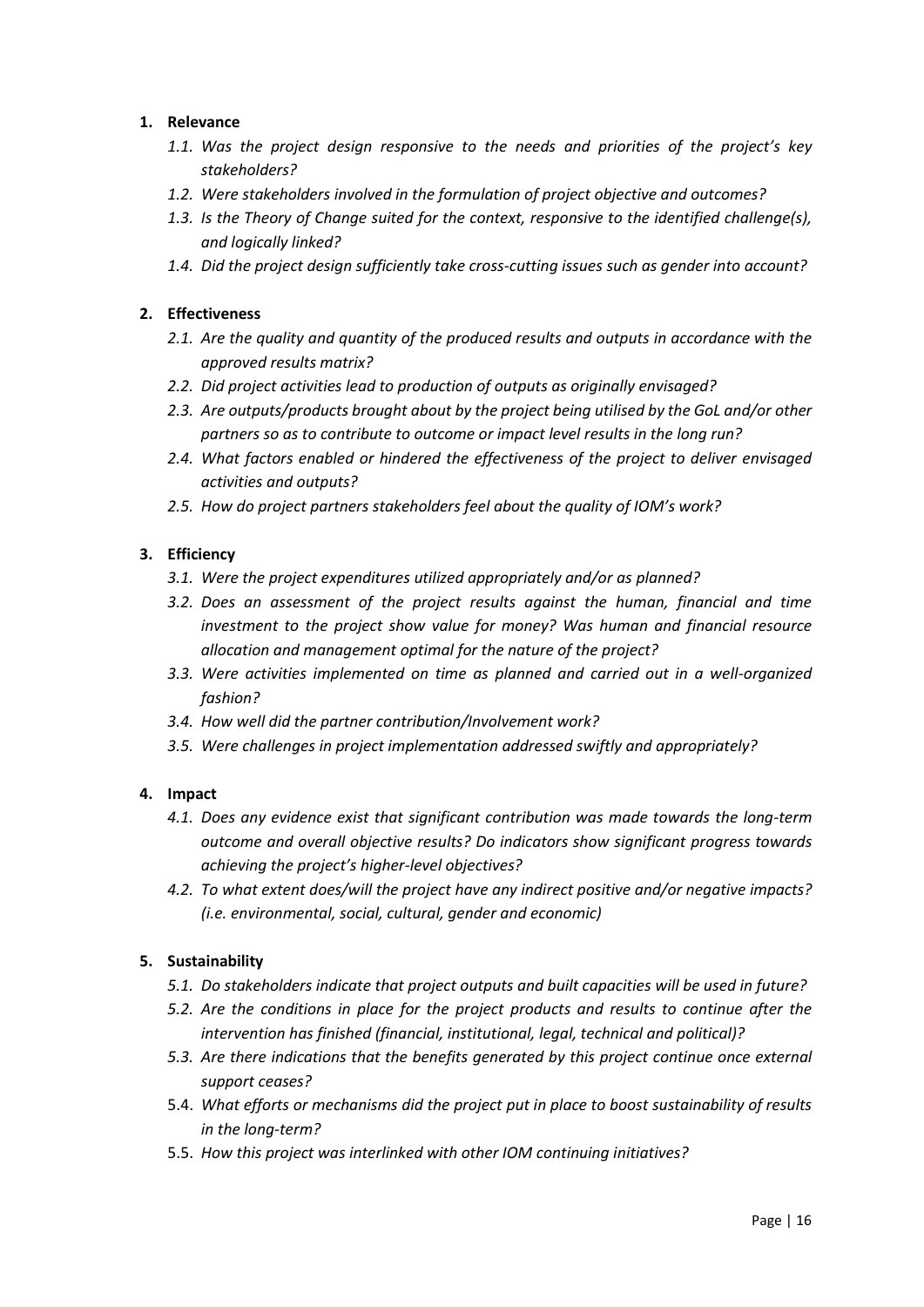#### **4. METHODOLOGY**

This will be a qualitative research enquiry and it will draw on the following methods in gathering relevant data:

#### **Document review**

Relevant documentation will be reviewed, including the project document, periodic reports, midterm review reports (if available), specific meetings or training reports, published documentation etc.

## **Key informant interviews**

Face-to-face interviews will be conducted with key actors who actively participated in the design and/or implementation of the project including but not limited to IOM project staff in-country and regional level, government an d other partner official in Selebi-Phikwe and Gaborone and other relevant actors at country level. A full list will be developed jointly between the evaluator and country team.

#### **5. REPORTING**

Following all desk and field research, a final report will be drafted and shared with colleagues and stakeholders (if possible) for comments. The draft document will be submitted to IDF, the country mission, regional office and any other relevant stakeholders for inputs and comments. The final report will be submitted to IDF, the country mission and the regional office for filing with OIG Evaluation office.

## **6. EVALUATION TEAM & RESPONSIBILITIES**

This internal evaluation will be carried out by the Regional M&E Officer based in the RO Pretoria. The respective RTS for labour migration at the regional office will also actively participate in the evaluation as a subject matter specialist to advise on technical thematic aspects and in data collection as may be feasible. He/she will provide technical inputs to the evaluation TOR, data collection plan and tools as well as the draft evaluation report. The IDF team as well as OIG evaluation staff will be requested also to provide input to the TORS and the draft report.

The in-country IOM team will provide logistical support including but not limited to arranging incountry transport and related logistics for the evaluator, arranging for and facilitating appointments for interviews or discussions with key respondents that have been identified as necessary for the evaluation, provide review comments to tools and draft report as well as provide all required documentation and information for the successful data collection.

#### **7. RESOURCES AND TIMING**

Expenses for this evaluation will be covered through the budgeted expenses in WBS number **MK.0047.BW10.57.02.002** in the maximum amount of **USD 2484.** Logistical and travel assistance will be provided through existing staff in the country office.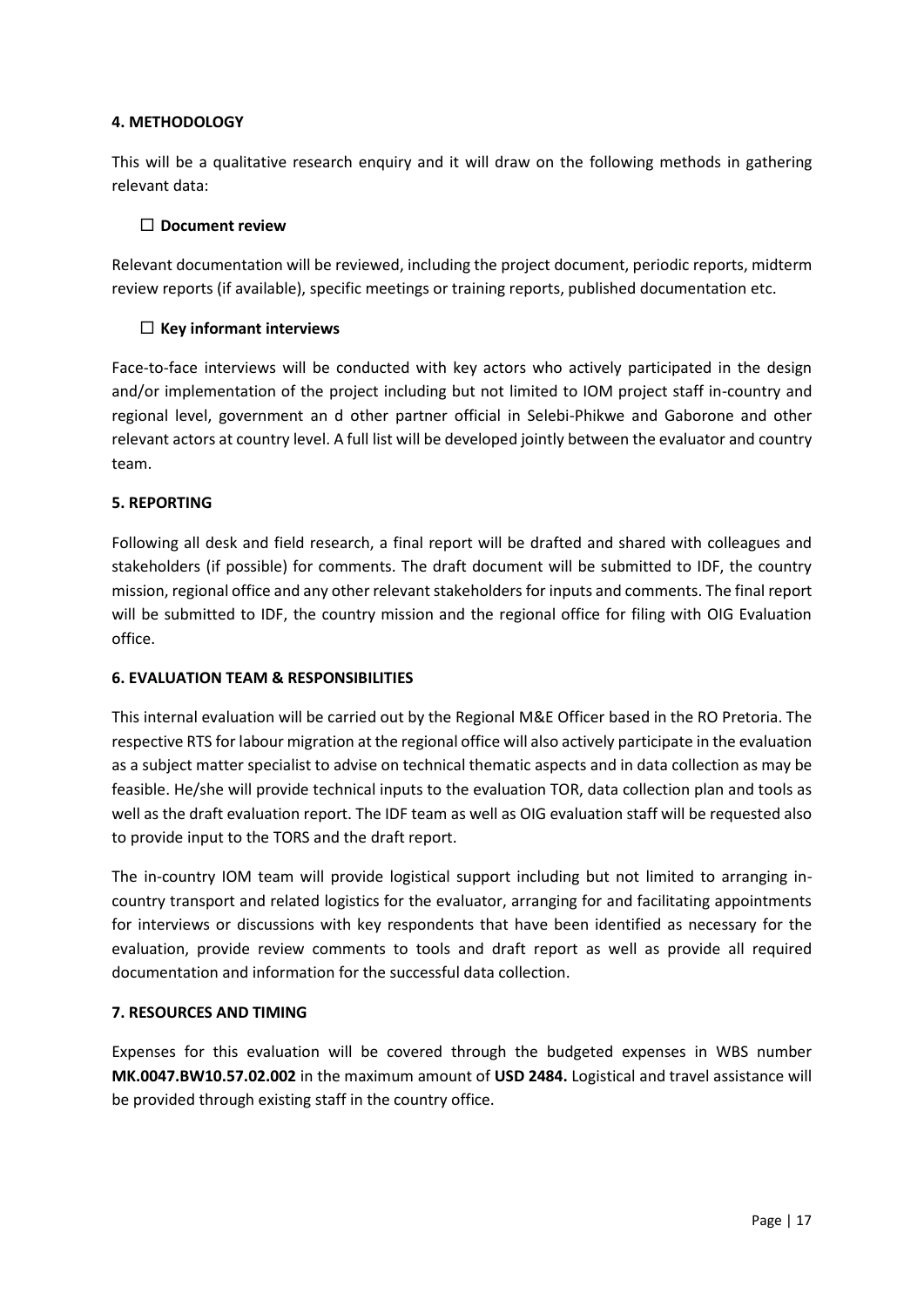Though the evaluation team will prepare and discuss with the project team a detailed work plan with specific dates for the evaluation, it is planned that this evaluation will be carried out during the month of **February/March 2019.**

#### **8. DELIVERABLES**

The evaluation main deliverables will be:

- An Evaluation Execution Plan/brief to guide project teams on the methodology, tools, and logistical preparations that will need to be done in advance of the in-country visit.
- A draft evaluation report utilizing the IOM evaluation format
- A final report (in the same format above incorporating feedback and comments from RTS, IOM in-country staff, IDF and any other relevant source).

#### \*\*\*\*\*\*\*\*\*\*\*\*\*\*\*\*

## **6.2 List of documents reviewed**

- <span id="page-21-0"></span>1. Official project proposal and budget approved by IDF.
- 2. Project Interim reports 1 and 2.
- 3. Final project report and its eight (8) annexes submitted to IDF.
- 4. Final Project financial report and checklist to IDF.
- 5. Report of the monitoring visit by IDF.
- 6. Selebi-Phikwe Skills Assessment Report by IOM Botswana.
- 7. Report of the sustainability workshop held on 19<sup>th</sup> June 2019.
- 8. Ministry of Investment, Trade and Industry (MITI) request for IOM support, 5<sup>th</sup> June 2017 and other correspondences by IOM Botswana to MITI.
- 9. Botswana Investment and Trade Centre (BITC) 2019 Annual Report & various newsletters.

## **6.3 List of persons who participated in the evaluation**

<span id="page-21-1"></span>

|    | <b>Ministry of Institution</b>                        | <b>Place</b>  | <b>Name</b>               |
|----|-------------------------------------------------------|---------------|---------------------------|
| 1. | Statistics Botswana                                   | Gaborone      | Ms. Mavis Mogami          |
| 2. | Ministry of Employment Labour & Skills<br>Development | Gaborone      | Ms. Kebalemogile Mokopi   |
| 3. | Human Resources Development Council                   | Gaborone      | Ms. Cinderella Mphetolang |
| 4. | Department of Immigration                             | Selebi-Phikwe | Ms. Dinah Kabasia         |
| 5. | Department of Labour & Social Security                | Selebi-Phikwe | Mr. Bumbanani Manewe      |
| 6. | Department of Labour & Social Security                | Selebi-Phikwe | Ms. Thothi Pusompe        |
| 7. | Department of Labour & Social Security                | Selebi-Phikwe | Ms. Dimpoetse Koolefhile  |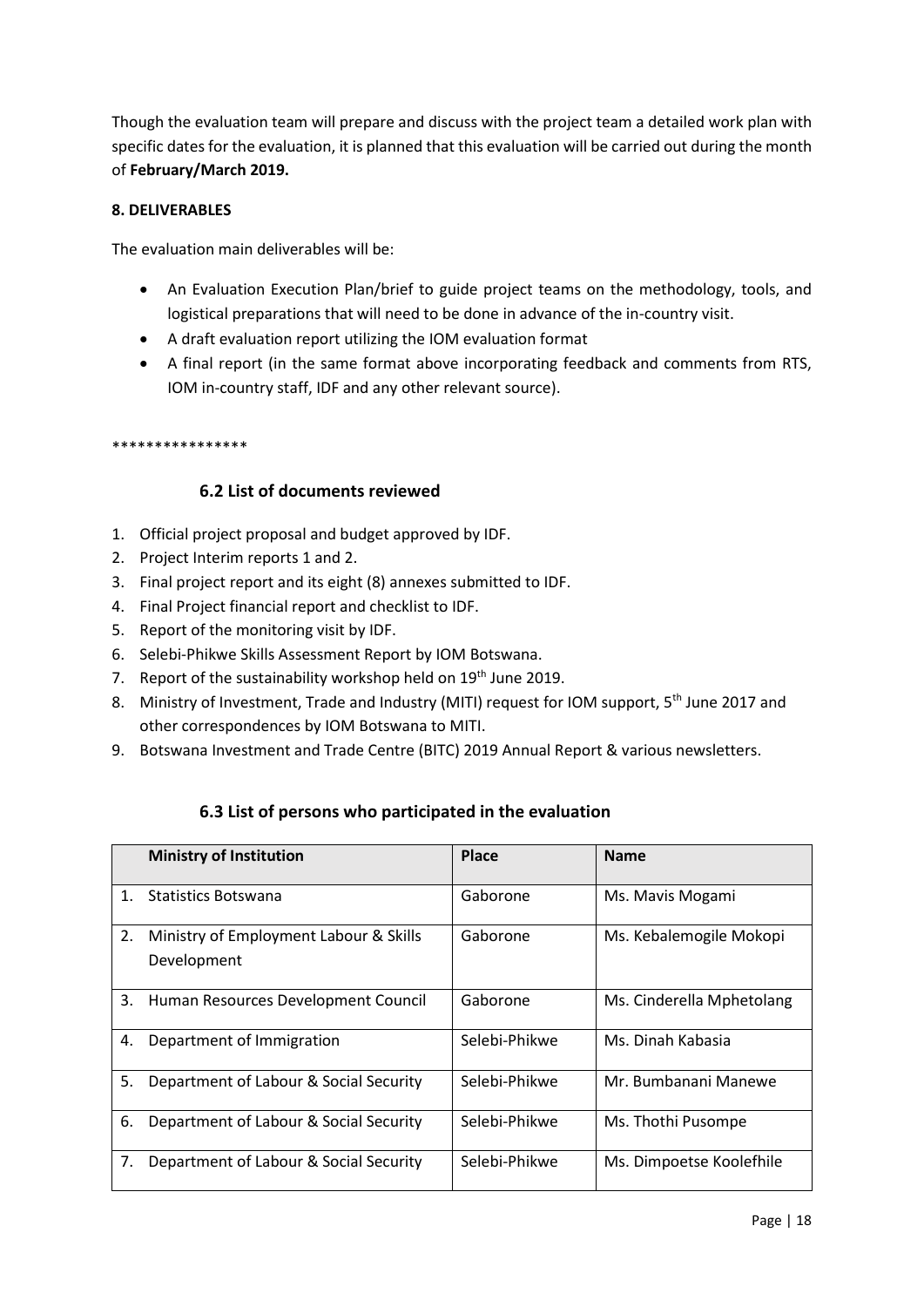| 8.<br>Department of Trade & Consumer Affairs | Selebi-Phikwe | Ms. Conny D. Nkobela      |
|----------------------------------------------|---------------|---------------------------|
| Office of the Member of Parliament<br>9.     | Selebi-Phikwe | Mr. Nzwaligwa Nzwaligwa   |
| 10. Selebi-Phikwe Town Council               | Selebi-Phikwe | Mr. Senatla Rutherford    |
| 11. Selebi-Phikwe Technical College          | Selebi-Phikwe | Ms. Laone Lewanika        |
| 12. Office of the District Commissioner      | Selebi-Phikwe | Mr. Mokgethi Nfila        |
| 13. SPEDU                                    | Selebi-Phikwe | Mr. Jalenga Uezeza        |
| 14. SPEDU                                    | Selebi-Phikwe | Ms. Baeletsi Mathaka      |
| 15. SPEDU                                    | Selebi-Phikwe | Ms. Tankiso Koboyankwe    |
| 16. Department of Cooperatives               | Selebi-Phikwe | Mr. Lesedi Gaogane        |
| 17. IOM Consultant                           | Gaborone      | Ms. Riley Moepswa         |
| 18. IOM Botswana                             | Gaborone      | Ms. Kagiso Pelopedi       |
| 19. IOM Botswana                             | Gaborone      | Mr. Oaitse Chilume        |
| 20. IOM Mauritius                            | Via Skype     | Ms. Celine Lemmel         |
| 21. IOM Mauritius                            | Via Skype     | Mr. Kokil Khemraj         |
| 22. IOM Regional Office                      | Pretoria      | Mr. Jason Theede          |
| 23. Workshop follow up/impact survey         | Online        | 10 individual respondents |

## **6.4 Data collection instruments**

<span id="page-22-0"></span>**KEY INFORMANT INTERVIEW GUIDE:** *Government officials, CSOs and other key project partners actively involved in the project*

#### **Setting the scene**

First: Introduction and explaining about the interview & the evaluation

- *Let's start by you telling me what you do, your work and how you got involved in the IOM project.*
- *What role did you play in the IOM-project? (this is meant to gauge how deeply involved the interviewee was and thus guide on type of questions you can ask him/her)*

#### **Relevance & stakeholder participation**

- 1. In your opinion was the IOM/GOB project addressing the most priority labour migration issue in this region? How could such a project have been designed and implemented differently? **Explain your answer.**
- 2. To what extent was your department or unit or ministry or organization involved in conceptualizing the project idea: How or who identified the project activities?
- 3. How were you involved in implementation, monitoring or evaluation of project activities?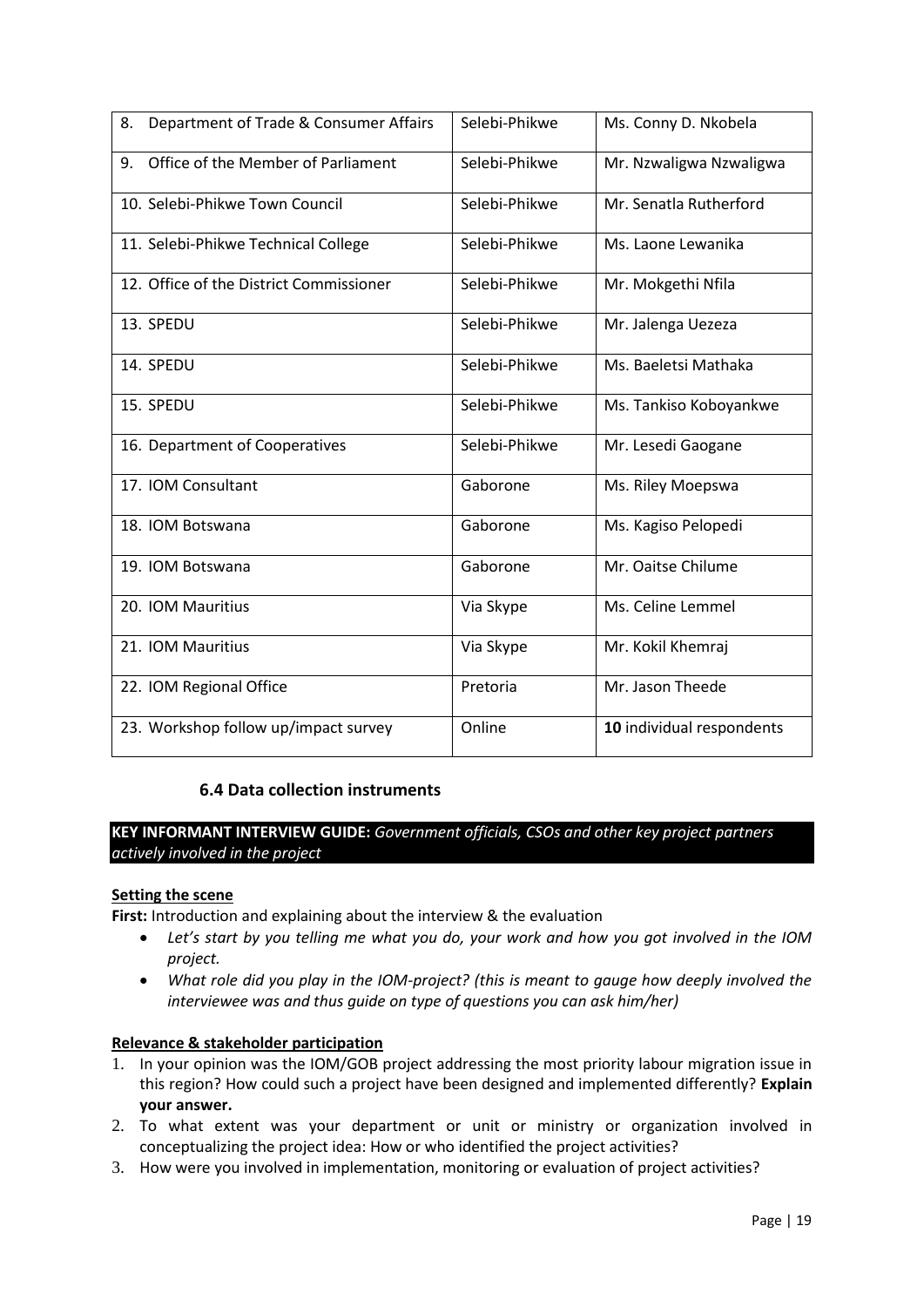- 4. Were there other key actors that you feel would have made a valuable contribution in design, implementation of the project but were not actively involved in the project? *Which ones and what could have been their role?*
- 5. All IOM projects consider gender mainstreaming to be a key cross-cutting issue. Did you see aspects of that during project implementation? What could have been done to better mainstream a gender perspective in the project? **(if necessary briefly explain what you mean by gender, as it can be misunderstood)**

#### *Note: Evaluator to triangulate this information against what is recorded in the project's official proposal document and other documents regarding how the project idea was borne, who was involved in implementation, in M&E etc*

## **Effectiveness**

- 1. According to what you know and from your own judgement did the project deliver what it promised to deliver? **Please elaborate your answer.**
- 2. What according to you were the project's major successes, if any? Basically, what did it achieve? And on the other side what were the major setbacks/failures of the project. **(probe for specifics)**
- 3. How could the earlier cited weaknesses/failures be avoided in future projects?

## *Note: evaluator to triangulate this information with what is documented in the project official reports.*

#### **Efficiency**

- 1. Reflecting on IOM's coordination role of project activities: what do you feel IOM did very well and what areas do feel were not well done and needs improvement in the future? **(Probe for specifics)**
- 2. Reflecting on IOM's capacity building role: from what you know what is your overall assessment of the quality and effectiveness of such capacity building events? NB: IOM organized a workshop and a study tour to Mauritius) *Explain your answer*
- 3. In what ways have you been able to use the knowledge acquired? *If not used, probe further for reasons*

#### **Impact**

- 1. What is the biggest lasting change that you feel the project leaves behind in the area of labour migration management in this region? *(why do you say so (probe for evidences if possible)*
- 2. Has the government (national or local) implemented any of the recommendations that came from the study tour or the assessment report that you know of? **(if necessary, read out or share the recommendations with them to refresh their minds)**
- 3. What according to you are the key challenges/barriers that have hindered progress or results? And where there is progress, what has enabled that?
- 4. How, according to you did the project affect gender roles, gender relations and gender norms? **(Briefly explain these terms).** Are there any positive gender related results that you can cite?

#### **Sustainability**

- 1. What is your government/ministry/agency doing to ensure that some of the positive gains from the project are not lost? Do you have any evidence or document that I can review?
- 2. According to you, what else could be done and by whom to sustain the positive gains already made?
- 3. What according to you are the main barriers/challenges that would make the project investment go down the drain? How can these be managed?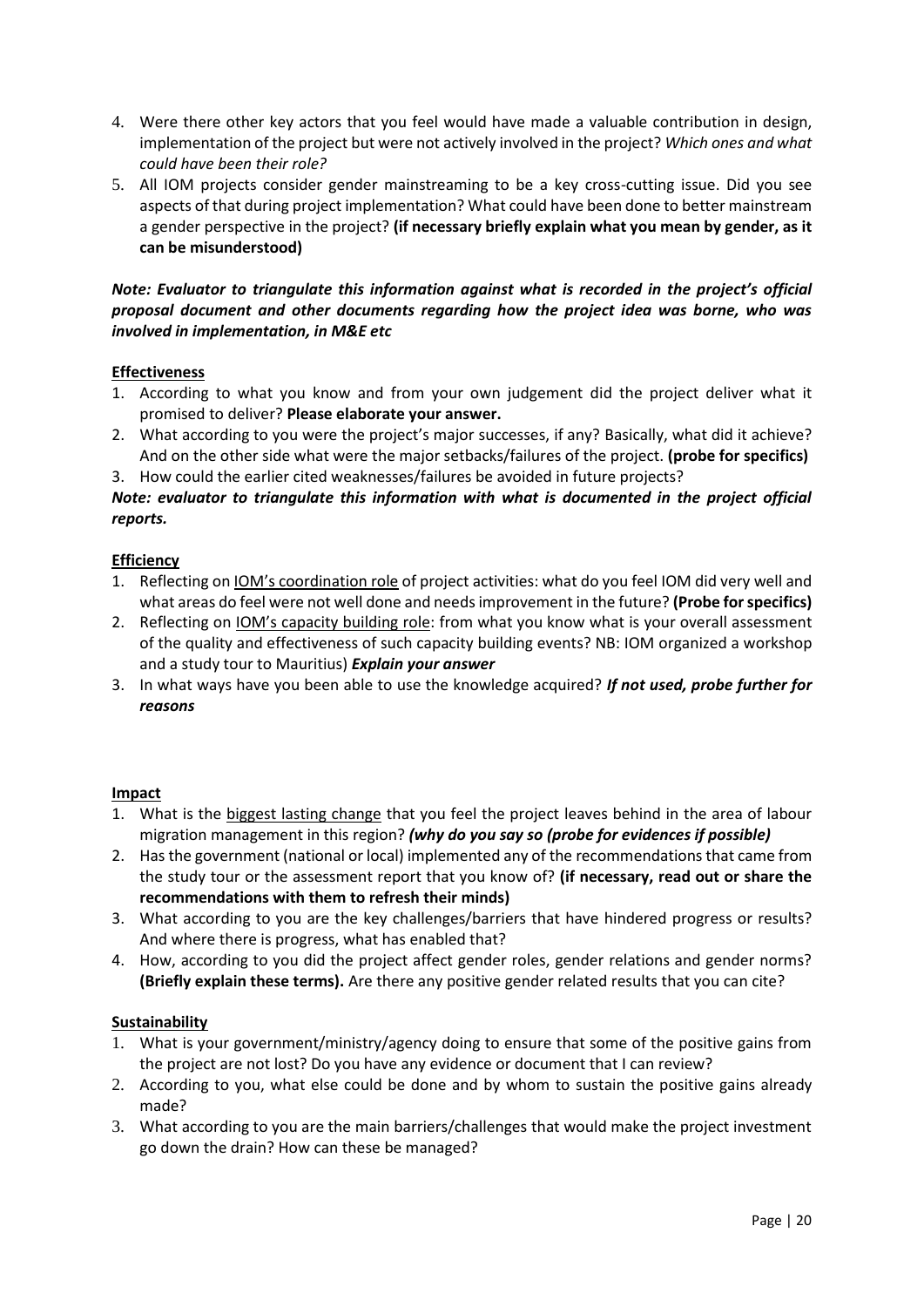4. What labour migration needs in this region still remain that need attention from government and partners?

*Ending note: We have come to end of our interview, but I would invite you to give me any further information you may have that you consider relevant for the evaluation. Also, I would be happy to answer any questions you may have.* 

#### **KEY INFORMANT INTERVIEW GUIDE:** IOM Staff at Country, Regional Level

#### **Setting the scene**

First: Introduction and explaining about the interview & the evaluation

- *Let's start by you telling me what you do, your work and how you got involved in the IOM project.*
- *What role did you play in the IOM-project? (this is meant to gauge how deeply involved the interviewee was and thus guide on type of questions you can ask him/her)*

#### **Relevance & stakeholder participation**

- 1. From what you know how as the project idea/focus identified? To what extent was it an IOM idea, to what extent was it a government idea? Are there any lessons learnt on project conceptualization that future projects could benefit from?
- *2.* How was project implementation, monitoring organised? Who was involved, how could it have been done differently? Any lessons learnt?
- *3.* Looking back at all the key project stakeholders involved in project activities, do you feel that there were key actors that could have been more closely involved and what value could they have brought according to you?
- 4. All IOM projects consider gender mainstreaming to be a key cross-cutting issue. How did the design and implementation integrate gender? What could have been done to better mainstream a gender perspective in the project? **(if necessary briefly explain what you mean by gender mainstreaming, as it can be misunderstood)**

## **Effectiveness**

- 5. According to what you know and from your own judgement did the project deliver what it set out to deliver? **Please elaborate your answer.**
- 6. What according to you is the project's foremost success? And on the other side what was the projects foremost weakness or setback? **(probe for specifics)**
- 7. How could the earlier cited weaknesses/failures be avoided in future projects?

#### **Efficiency**

- 8. Reflecting on *IOM's coordination role:* what do you feel IOM did very well and what areas do you feel were not well done and needs improvement in the future? **(Probe for specifics)**
- *9.* Reflecting on IOM's capacity building role: from what you know what is your overall assessment of the quality and effectiveness of such capacity building events? NB: IOM organized a workshop and a study tour to Mauritius) *Explain your answer*
- *10.* Reflecting on the research component: what went well, what could have been done better? **Explain** *your answer*
- 11. What is your assessment on the project implementation pace and budget utilization?